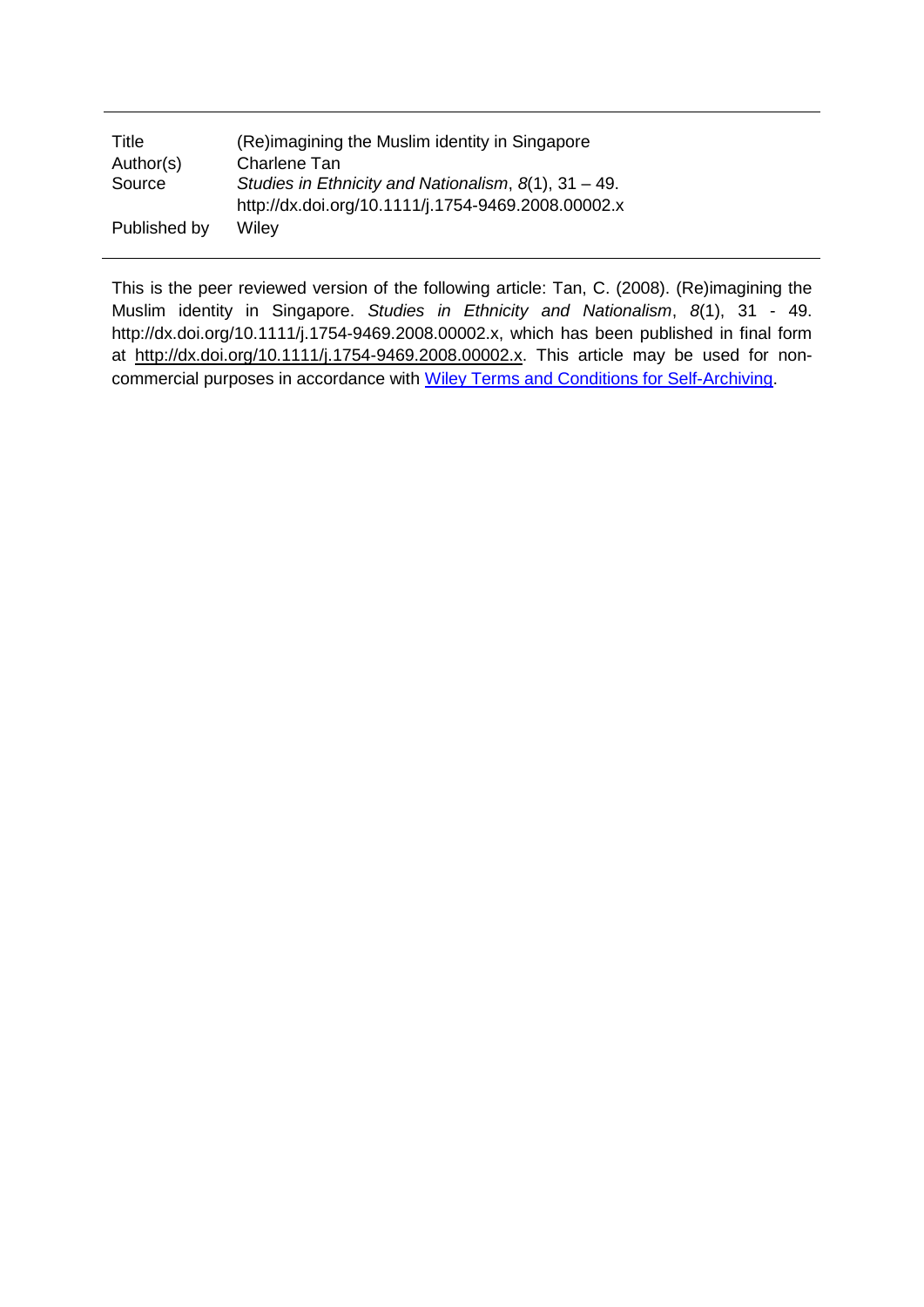# (Re)imaginingtheMuslim Identity in Singapore

Charlene Tang Nanyang Technological University

#### Abstract

This paper discusses how the Singapore government attempted to (re)imagine the Muslim identity in Singapore based on the crisis of the Jemaah Islamiah (JI) arrests in 2002. The paper argues that the government sought to resolve and manage the crisis using the combined apparatuses of the mass media, education and administrative regulations. The paper further analyses the constraints and challenges faced by the government in the process of (re)constructing and sustaining the Singapore Muslim identity. The attempt by the Singapore government provides a useful example of how the government of a multiethnic, multi-religious and multi-lingual country has responded to internal terrorist threats by (re)imagining the Muslim identity, and the problems and controversies such a (re)imaging process generates.

#### **Introduction**

A Muslim community existed in Singapore as far back as the nineteenth century. At that time, the Muslims were mainly South Asians and Arab Muslims who were converted under the influence of the Malay Sultans. When Singapore was founded as a British trading post and colony in 1819, the British government recognised the Malay sultans as guardians of the Islamic faith. That was the beginning of a close link between the Muslim and Malay identities in Singapore. The conflation of religious and ethnic identities was reinforced by the ruling party, the People's Action Party (PAP), when Singapore became independent in 1965. The PAP government adopts an accommodationist approach in nation-building where the different ethnic groups are encouraged to retain their own religious and ethnic identities while demonstrating their allegiance and loyalty to the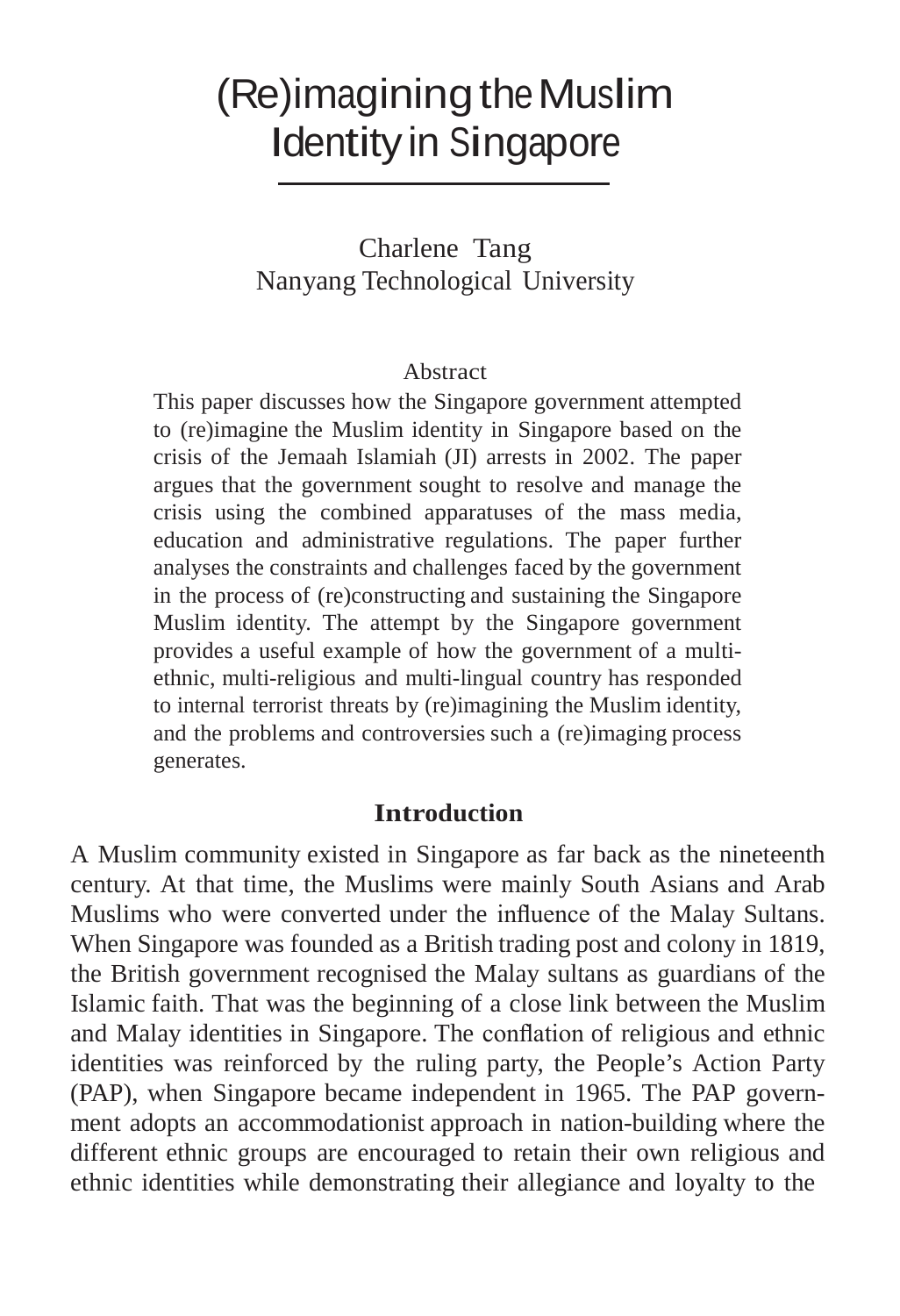nation (Hussin 2004). As religious institutions are regarded by the government as having no legitimate role in political debate and activity, the values conveyed by these religious institutions are seen as appropriate to the private sphere only (Chua 1985). The conflation of ethnic and religious identities in Singapore is evident in the state-initiated curriculum for citizenship education, known as National Education (NE).<sup>1</sup>

The link between ethnic and religious identities is supported by the fact that in Singapore 64.4 per cent of Chinese are either Buddhists or Taoists, 99.6 per cent of Malays are Muslims, and 55.4 per cent of Indians are Hindus. Among the ethnic communities in Singapore, the Muslim identity is most closely identified with the Malay identity (Alatas et al, 2003; Kadir 2004a). As long as the Malay/Muslim community confines its religious beliefs to the private sphere, the government is content to leave any religious discussions and debates to the religious leaders (Ling 1987; Chua 1995; Tan, 2007a). This had been the case for Singapore Muslims for many years until, in 2002, the Singapore government embarked on a 'Singapore Muslim Identity project'. What factors account for this construction of Muslim identity in Singapore? What is a Singapore Muslim identity, and what constraints and challenges does the government face in the (re)imagining process? These are the questions this paper hopes to address.

## **Imagining Singapore**

Benedict Anderson, in his book, Imagined Communities (1991) argues that nations are political communities created through the process of imagining. He points out that 'nationalism has to be understood by aligning it with the large cultural systems that preceded it, out of which – as well as against which – it came into being' (Anderson 1991: 12). This imagining is conditioned by the historical and geographical circumstances in which it evolved (Mac Laughlin 2001). Anderson (1991) further avers that the instilling of nationalist ideology is achieved through apparatuses such as the mass media, the educational system and administrative regulations. In the process of (re)imagining, the nation (re)constructs its sense of nationhood and national identity continuously (Anand 2000; Koh 2005).

A number of writers have observed that Singapore is an imagined – or more precisely, an imagining – community (e.g.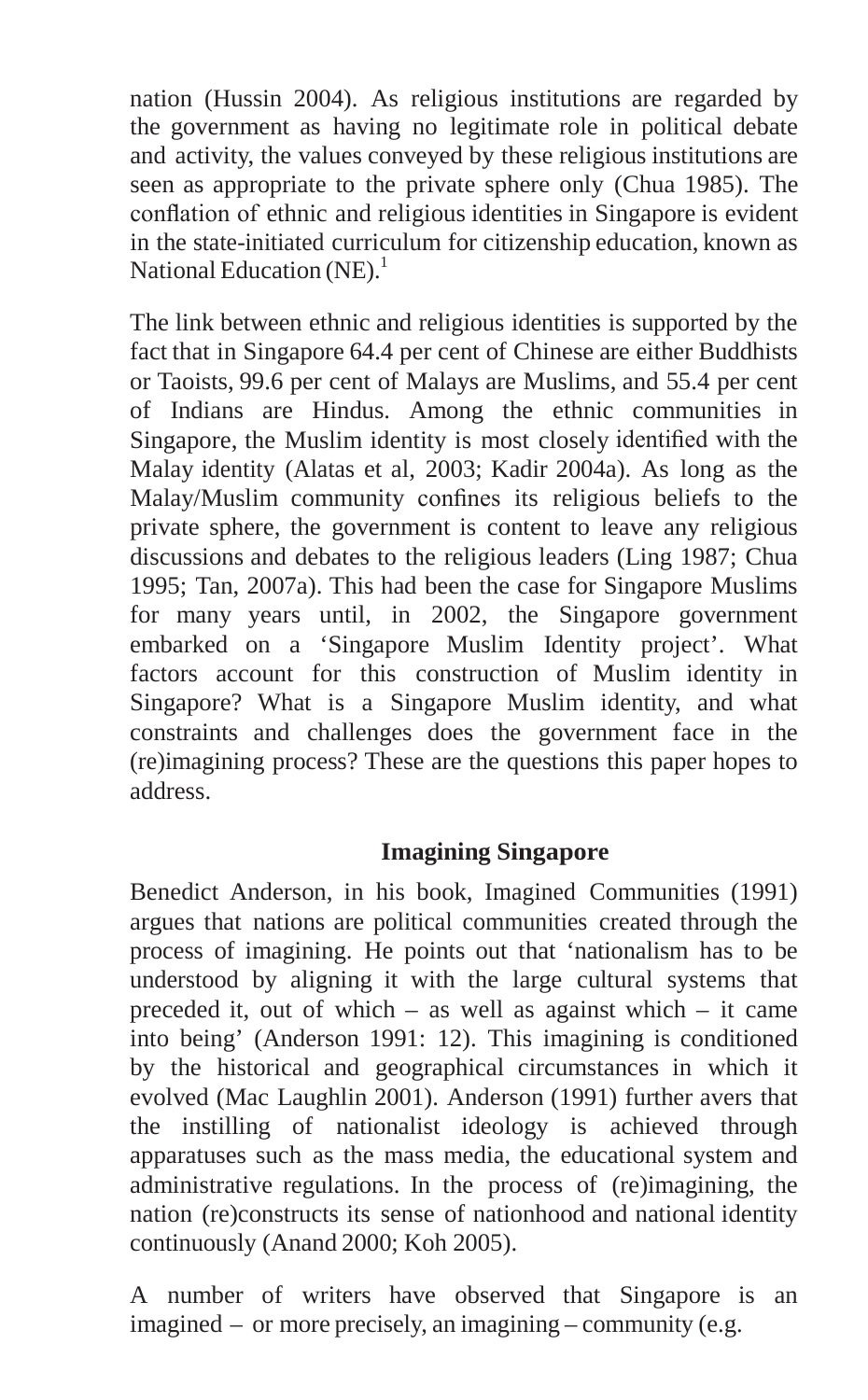Bokhorst-Heng 2002; Koh 2005; Tay 2004). The Singapore government prefers the interventionist approach in constructing a common Singaporean identity through active social engineering and political socialisation (Hussin 2004). In particular, a set of secular shared values known as 'Our Shared Values' is promoted by the government in Singapore for all Singaporeans. These Shared Values are: (1) nation before community and society before self; (2) community support and respect for the individual; (3) fhe family as the basic unit of society; (4) consensus in place of conflict; and (5) racial and religious harmony. To preserve ethnic and religious harmony, the religious commu- nities are free to practise their religious beliefs as long as they are not involved in politics and do not cause any inter-religious or inter-ethnic tensions and conflicts. 2

In a recent paper on imagining the Singapore nation, Aaron Koh (2005) points out that the Singapore government uses the press to (re)mediate and contribute to the process of nationhood, and the apparatus of schooling and curriculum intervention to sustain the recourse to patriotism and nation- identity making. Koh also applies the concepts of crisis construction and crisis management to the imagining process in Singapore:

> In short, Singapore's nationalism is mobilised in terms of 'crises' and 'crisis management'. Ideologically, crisis construction works to mobilise a collective will and a concerted effort of a nation coming together to absolve crises, while 'crisis management' remains the prerogative of the political elites, since the success in absolving and managing crisis will continue to give the political elites the legitimacy to rule (Brown 2000). Imagining Singapore as a nation is therefore cast in an imagination of crisis (Koh 2005: 84).

Drawing on Anderson's (1991) and Koh's (2005) ideas, the next section explains how the imagining of the Singapore Muslim identity originated from a crisis, and how the Singapore government managed the crisis using the mass media, education and administrative regulations.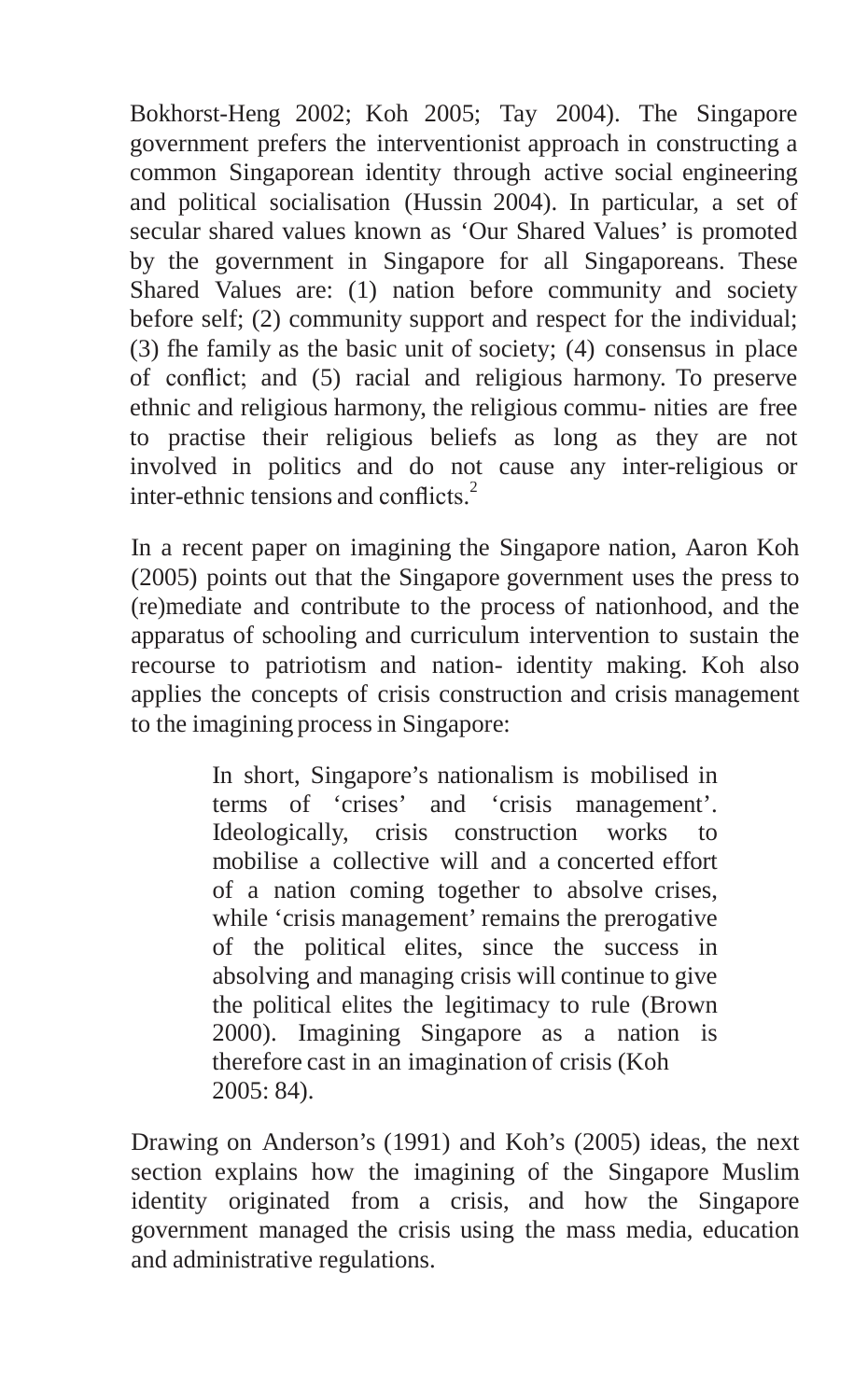## **Crisis Construction: Jemaah Islamiah (JI) Arrests**

In two incidents which took place in the wake of the 11 September 2001 terrorist attacks in the United States and before the Bali bombing in October 2002, fifteen members of a Muslim group, Jemaah Islamiah (JI), were arrested in December 2001, followed by another twenty-one of them in August 2002. JI is a terrorist organisation formed by Indonesian cleric Abdullah Sungkar. It has cells all over Southeast Asia and Australia, and its aim is to create an Islamic Caliphate or Daulah Islamiyah in Southeast Asia through violent means. The JI members in Singapore were arrested for attempting to commit violent attacks against western embassies and Singapore key points. The initiative to blow up western embassies came from Al Qaeda with which JI has links. The leader of JI in Singapore is Ibrahim Maidin, an Indian Muslim who is a part-time religious teacher. It was reported that he was inspired by the Afghan mujaheedin struggle and has arranged for some JI members in Singapore to be trained in Afghanistan (for more details, see Tan 2002; [Desker](https://www.researchgate.net/publication/236771704_The_Jemaah_Islamiyah_JI_Phenomenon_in_Singapore?el=1_x_8&enrichId=rgreq-15e65a5fac08b1d0fd043ff35c410c54-XXX&enrichSource=Y292ZXJQYWdlOzIzMDAzOTg3ODtBUzozMjA5NzQxNDkzNTc1NzNAMTQ1MzUzNzYwODk5Ng%3D%3D) 2003).

The arrests naturally put Singapore's Muslims in the spotlight and created a sense of uncertainty among Singaporeans. An analysis of a widely publicised speech made by then Prime Minister Goh Chok Tong on October 2002 for a group of community leaders after the arrest of JI members will show how the government attempted to mobilise a collective will and a concerted effort of a nation coming together to resolve a crisis. Goh began by reminding his audience of the seriousness of the crisis: 'the terrorists are shifting their theatre of operations to Southeast Asia. . . . [t]errorism is . . . here at our doorstep' (Goh 2002a). Noting that the threat posed by the JI was 'very real, and very serious', he framed the problem as a national problem, not just a Muslim problem. He explained:

> It is a national problem because the JI threatens our national security, our national cohesion, and also our economy. And while the JI members are Muslims, and claim to be advancing the cause of Islam, they do not represent our Muslim community (Goh 2002a).

To drive home the extent of the JI threat to Singapore, Mr Goh proceeded to outline the threats to national security, social cohesion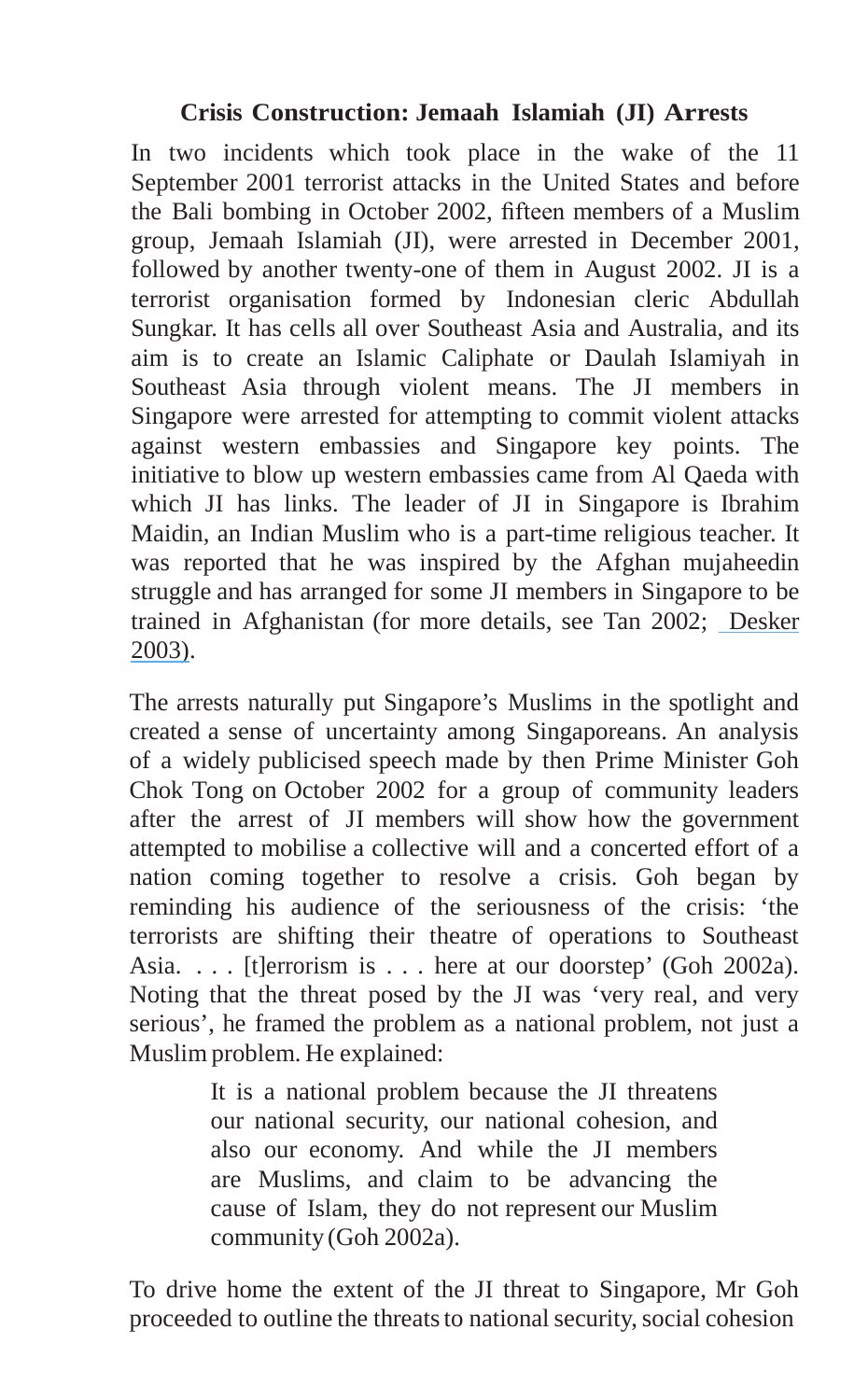and the economy in Singapore. He pointed out that JI aimed to turn Malaysia, Singapore, Indonesia and the southern Philippines into an Islamic region using terror and violence. The JI plan for bomb attacks against civilian targets, if successful, would have killed and injured many Singaporeans, and 'caused fear and panic, and aroused anger and retaliation against our Muslim community'. Secondly, he noted that the JI arrests could lead to non- Muslim Singaporeans looking at the entire Muslim community with suspicion, and refusing to employ Muslims in the workplace. The Muslims, for their part, might perceive the JI arrests, together with the global fight against terrorism, and the United States' attack on Iraq, as a conspiracy against their religion. The mutual distrust and fear could lead to segregation along ethnic and religious lines, and was 'detrimental to our society and to nation building'. Thirdly, the economy would be affected as foreign investors and tourists might be deterred from going to Singapore, and the livelihood of Singaporeans would be affected. By highlighting the severe consequences of the JI arrests, Goh wanted to remind Singaporeans that they were facing a national crisis. What was expected of Singaporeans was to respond to the crisis collectively as a nation. He called for all Singaporeans – Muslim and non-Muslim – to work hand in hand to promote ethnic and religious harmony.

What is interesting about the speech is how Goh categorised the Muslims into 'moderates' and 'extremists'. To Muslim Singaporeans, he cautioned that 'if Islamic extremism grows in your midst, this will cause them [non- Muslim Singaporeans] to look at you with disquiet'. While praising some Muslim groups for speaking out against the acts of terrorists, he encouraged Muslim leaders to study the ideology of Al Qaeda and JI so as to 'to insulate our Muslims against the influence of such extremists'. Addressing the non- Muslim Singaporeans, he said: 'If you let unfounded suspicion affect the way you behave towards Muslim Singaporeans, this will build up resentment among Muslims, and turn even moderate ones against the society'. It is clear from the speech that the 'extremists' are Muslims who are supportive of the teachings of Al Qaeda and JI, while the 'moderates' comprise all other Muslims who do not belong to the first group.

This labelling of Muslims as either 'moderates' or 'extremists' is prevalent in a number of speeches made by government leaders. Another good example is Mr Goh's National Day rally address in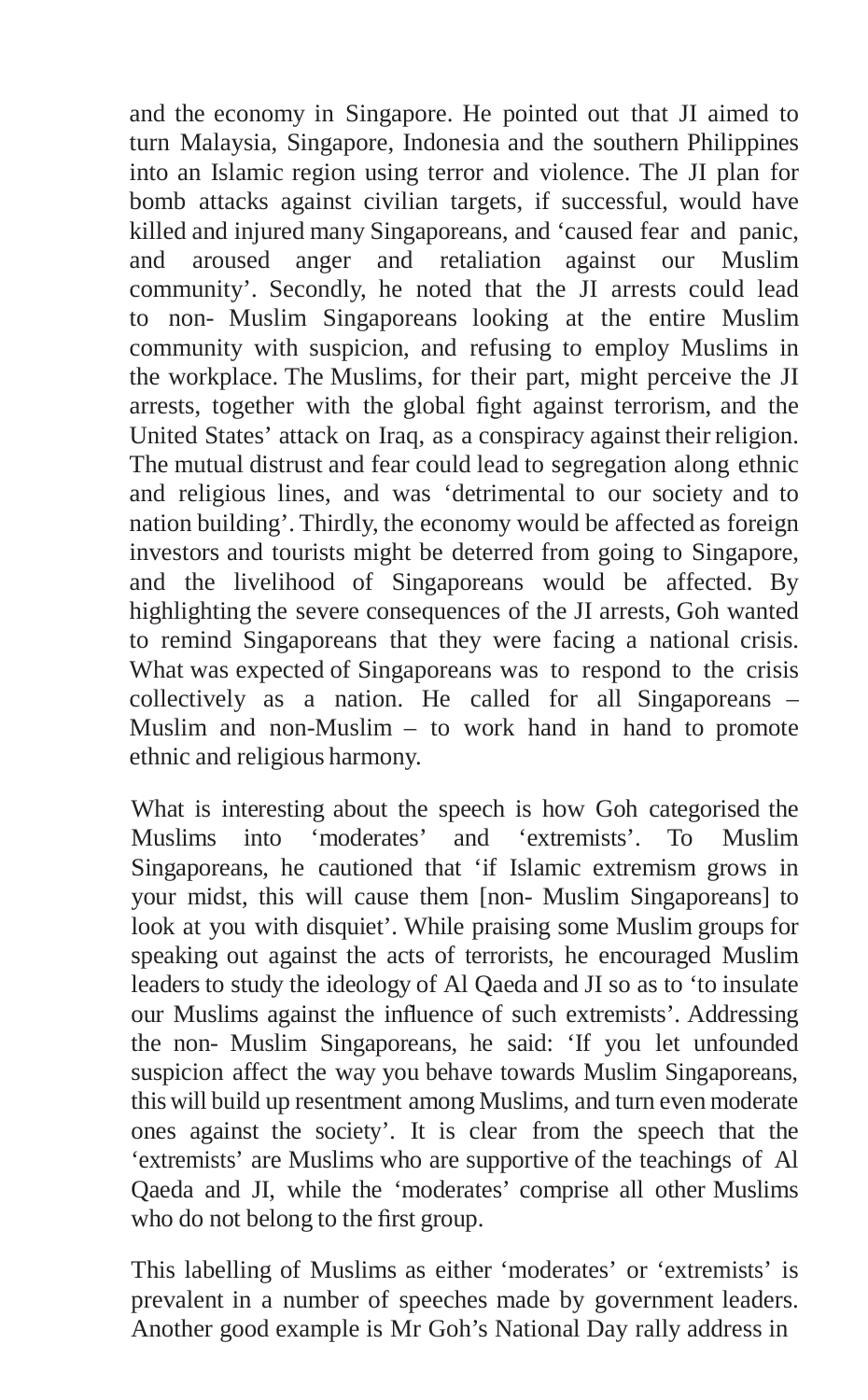the same year. In a speech that was both broadcast on national television and published in the national newspapers, Goh told the Muslim community that they had to choose between the 'extremists' and the 'moderates':

> Within the Islamic world, some religious leaders are pushing Muslims down an extreme path, while others urge a moderate path. Which path Singapore Muslims choose will have an impact on the cohesion of our country. It will also decide the community's future development – whether the community continues to progress, or stagnates (Goh 2002b).

Goh then urged the Muslims in Singapore – the 'moderates' – to stand up against those who advocate intolerance and extremism, and not allow the extremists and militants to set the Islamic agenda. He also expressed his wish to see Muslim leaders take the lead in protecting the Muslim community from religious teachers who spread extremist views. He envisioned the Muslim community in Singapore as one that is progressive, economically developed, and well integrated into multi-racial, multi- religious Singapore – all hallmarks of 'moderate' Muslims.

Although we have only examined two government speeches, they are representative of the Singapore government's attempt to mobilise the people through a national crisis. The spotlight was on the ideological battle between the 'extremists' and the 'moderates' within the Muslim commu- nity in Singapore. Whereas it had been politically expedient for the government to leave it to the religious communities to manage their religious identities and beliefs, the JI crisis has changed the government's approach towards the construction of Muslim identity. The JI incident signalled to the government that there was a perceived conflict between the religious and national loyalties and duties for some Muslims (the JI members). As the Muslim identity was linked to the JI crisis, it was no longer a private matter but a national concern. To help Singapore Muslims choose the path of the 'moderates', there was an urgent need to go beyond the conflation of Islam and the Malay community to (re)imagine a Muslim identity that was privileged by the government.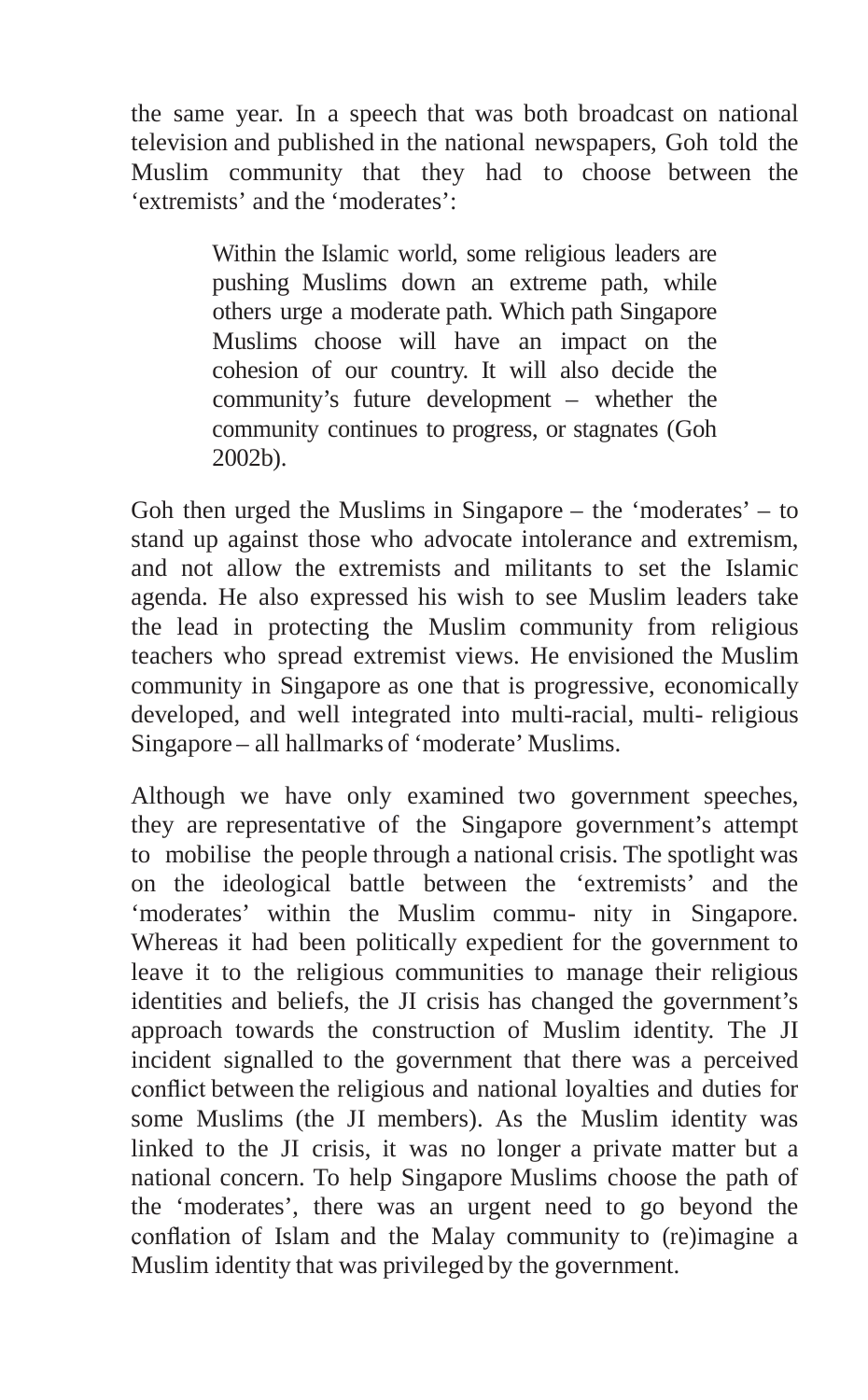## **Crisis Management: The Mass Media, Education and Administrative Regulations**

The construction of a crisis provided the platform for the government to rally all Singaporeans together and to (re)construct the Singapore Muslim identity in particular. Throughout the process of crisis management, the Singapore government took the lead in its attempts to capitalise on the mass media, education and administrative regulations to mediate, construct and sustain the identity-making of the Singapore Muslims.

## **Mass Media**

Having used the media to introduce a national crisis through well- publicised speeches and dialogues with community leaders, the media was then used to construct and perpetuate a Singapore Muslim identity. Responding to the government's call for Muslim leaders to condemn the JI terrorist acts, in Ocotber 2002 122 Muslim organisations publicly condemned terrorism and rejected ideological extremism, while reinfor- cing their commitment to religious harmony in Singapore. This statement was published in the local newspapers and praised by the then Prime Minister Goh Chok Tong as a 'very important statement' that 'will reassure Singaporeans that Singapore Muslims are committed to peace and nation building' (Goh 2002a).

The project to (re)imagine the Singapore Muslim identity began in April 2002 when Dr Yaacob Ibrahim, Minister for Muslim Affairs, Community Development and Sports, used the mass media to announce the introduc- tion of a 'New Malay Identity'. A few months later, he announced the launch of the Singapore Muslim Identity Project to be spearheaded by Majlis Ugama Islam Singapura (MUIS) or the Islamic Religious Council of Singapore. MUIS was established in 1968 as a statutory body to advise the President of Singapore on all matters relating to Islam in Singapore. All its office-bearers are appointed by the government. The project aims to recognise and crystallise what Singapore Muslims stand for in the context of a multi-ethnic, multi-religious and multi-lingual society. It also claims to debunk 'extremist' teachings by certain Muslim groups outside Singapore, such as the teaching that Muslims can only live in a Muslim-majority nation (Yaacob 2006). It is noteworthy that the project continues the government's rhetoric of warning the Singapore Muslims against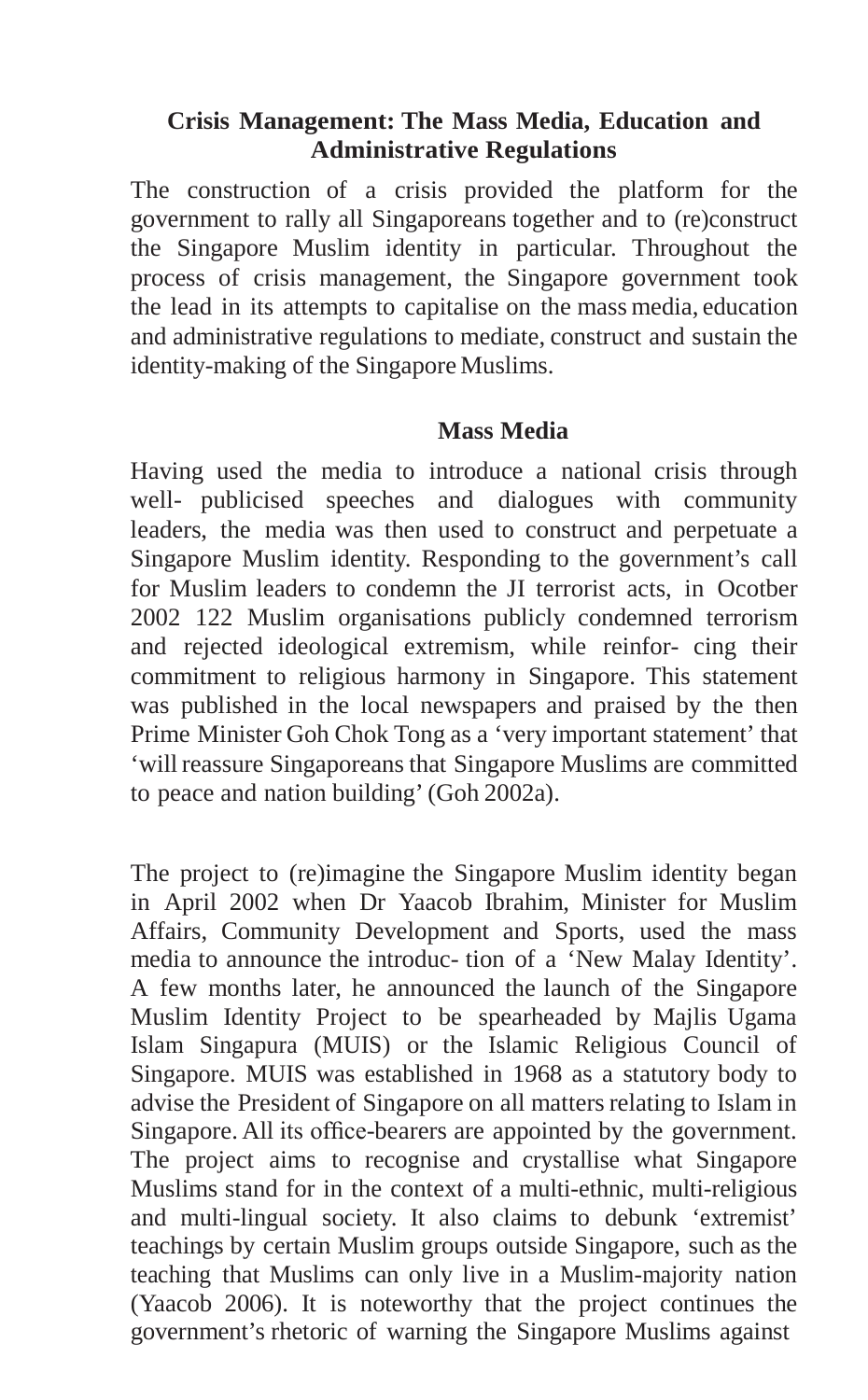the 'extremists'. Mr Yaacob described 'extremists' as Muslims who 'are pushing for a narrow and rigid interpretation of Islam' and 'do not wish to find solutions that would make Islam relevant to the changing times' (Yaacob 2002). Cautioning that 'the Muslim community in Singapore cannot afford to be trapped in the past', Yaacob urged Muslims in Singapore not to retreat from the modern world, but to understand the world around them and contribute to its development. He encouraged Singapore Muslims to be 'reformist Muslims' – Muslims who 'recognise the importance of embracing science and technology, being innovative and generating new ideas, just as it used to be in the heydays of Islamic civilisation' (Yaacob 2002).

Underlying the Singapore Muslim Identity project is a vision of a 'Muslim Community of Excellence' in Singapore. Ten qualities are listed as the desired attributes of Muslims in Singapore (MUIS 2004): an ideal Muslim is one who:

- 1. holds strongly to Islamic principles, yet is adaptable to change;
- 2. is morally and spiritually strengthened to face challenges;
- 3. is enlightened about Islamic history and civilisation;
- 4. believesthat a good Muslim is also a good citizen;
- 5. is well adjusted in living as a full member of secular society;
- 6. is progressive, beyond rituals or form;
- 7. is enlightened and appreciates the richness of other civilisations;
- 8. is inclusive and practises pluralism;
- 9. is a blessing to other communities; and
- 10. is a model and inspiration for others.

Again, this vision is set against the backdrop of the distinction between 'moderates' and 'extremists'. Dr Yaacob explains:

> To become a Community of Excellence, we have to be self-reliant, independent, creative and progressive. We should be able to take the best of the modern world and use this together with our cultural traditions, our heritage and our belief in Islam. We must reject the path of the extremists. The path of progressfor the Singapore Muslim community must be one where we seek the best of the world around us, while remaining true to our culture and religion (Yaacob 2002).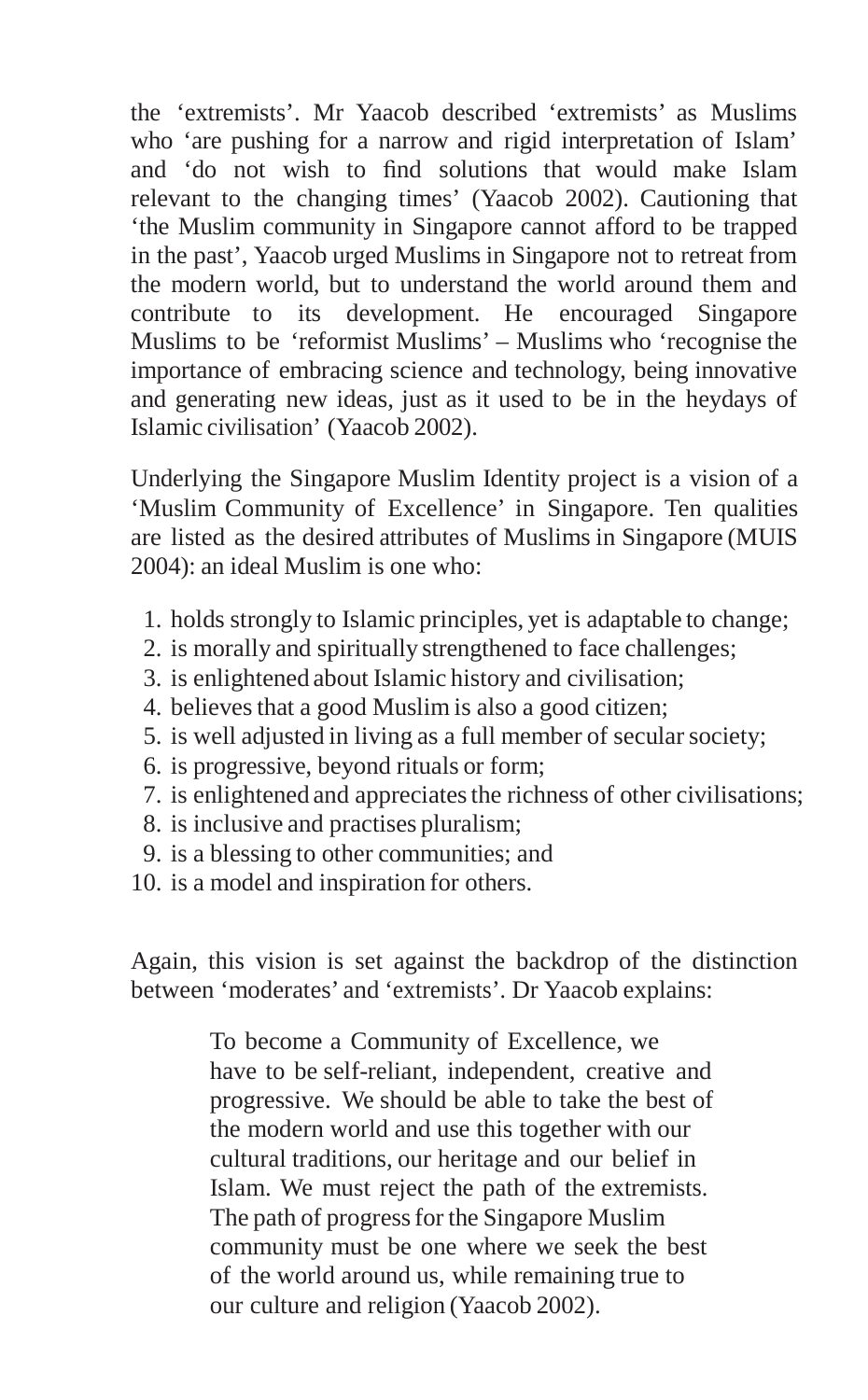Dr Yaacob announced that these attributes listed in the Muslim Community of Excellence would be woven into the various MUIS initiatives for the Muslim community. A number of print materials have been produced by various Muslim organisations to disseminate these attributes among the Singaporean public (Tan 2007a). One such publication is a booklet entitled 'Muslim, Moderate, Singaporean' by a Muslim missionary organisation and the Al-Khair Mosque in 2003; it sets out six principles of moderation as guidelines for Singapore Muslims. In September 2003, the Singapore Islamic Scholars and Religious Teachers Association (Pergas) organised the Convention of Ulama (Muslim scholars) and published a book entitled 'Moderation in Islam in the context of the Muslim community in Singapore'. Counterideological materials on Islamic issues were also produced by the Religious Rehabilitation Group (RRG), a group consisting of a group of Muslim scholars approved by the government to counsel the JI detainees in 2003. RRG also gave public talks on religious teachings such as the conception of jihad for the Muslim community. Some mosques and Muslim organisations in Singapore also organised interfaith forums and dialogue between the Muslim and non-Muslim communities. For example, a talk on 'Understanding Islam' was organised by the People's Association Malay Activity Coordinating Council (Mesra) specially for non-Muslims to understand the beliefs and practice of Islam in the Singapore context.

#### **Education**

To further support the vision of a Muslim Community of Excellence in Singapore, and in particular, to prepare Muslim students to be adaptable to change and face the challenges of a knowledge-based economy, the government introduced the Compulsory Education Act for all students and curricular changes for Muslim students in madrasahs (Islamic religious schools). Muslim children in Singapore could choose to receive full-time education at a secular national school or a madrasah. <sup>3</sup> There are six full- time madrasahs and twenty-seven part-time mosque madrasahs in Singa- pore. The madrasahs aim to produce religious elites to lead the community in religious matters, while mosque madrasahs provide part-time basic Islamic education to students who attend national schools. That the madrasahs have received a lot of public attention from the government is due to theirrelatively high drop-out rates and poor academic performances. Statistics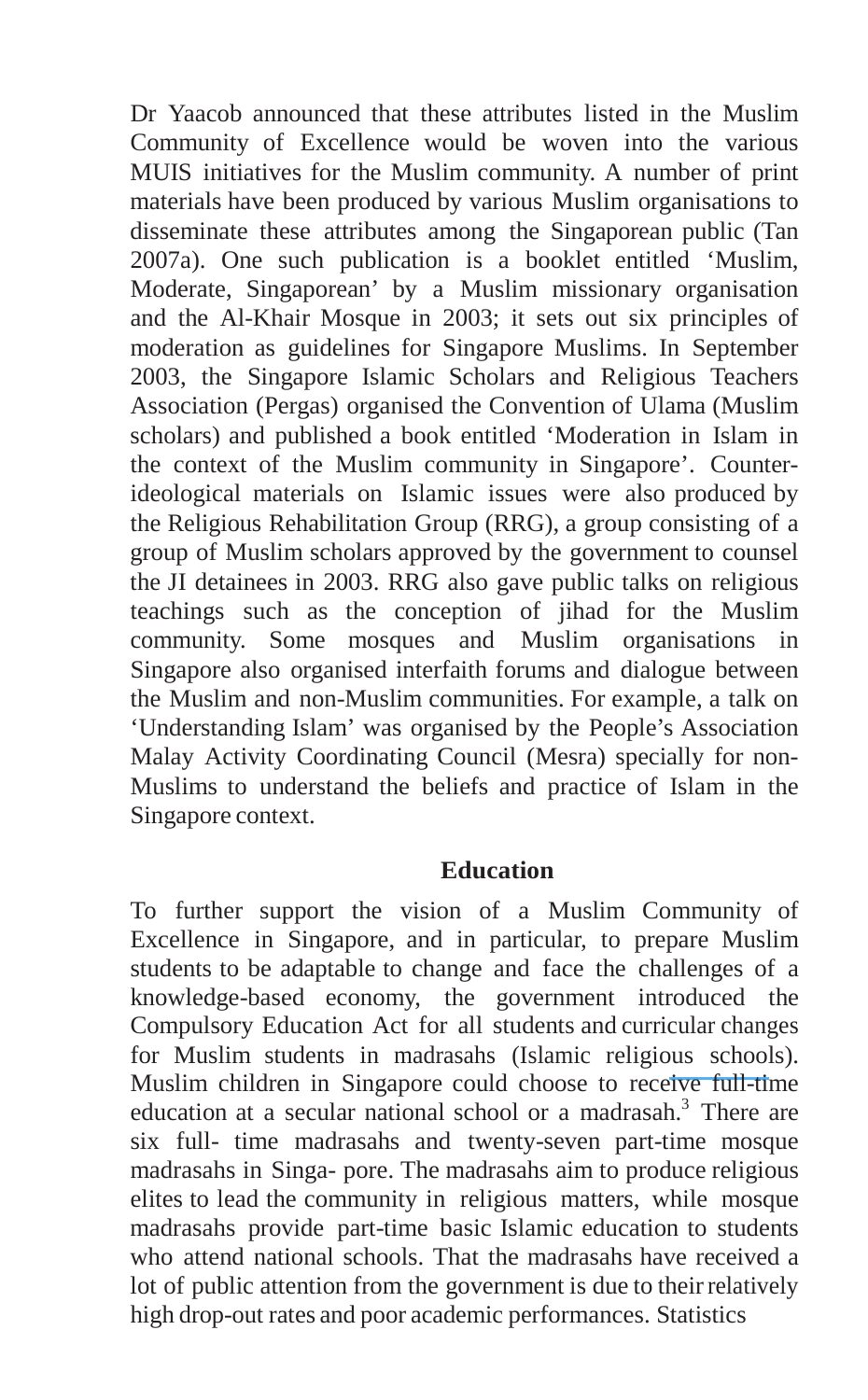show that fifty to sixty per cent of each cohort of madrasah students do not progress to Secondary Four, and they also do not perform as well as their Muslim counterparts in national schools ([Tan](https://www.researchgate.net/publication/233337311_Narrowing_the_gap_the_educational_achievements_of_the_Malay_community_in_Singapore?el=1_x_8&enrichId=rgreq-15e65a5fac08b1d0fd043ff35c410c54-XXX&enrichSource=Y292ZXJQYWdlOzIzMDAzOTg3ODtBUzozMjA5NzQxNDkzNTc1NzNAMTQ1MzUzNzYwODk5Ng%3D%3D) 2007b). Unlike national schools, which focus on the teaching of academic subjects such as English, Mathematics and Science, the priority of the madrasahs is the teaching of Islamic subjects, with academic subjects given between thirty and sixty per cent of curriculum time. The government has questioned whether the curriculum time allocated for academic subjects is sufficient to equip the students with the knowledge and skills for a knowledge-based economy. It does not help that the madrasahs are not as well equipped as the national schools in terms of resources, facilities, qualified teachers and materials to help their students excel academically (Noor Aisha and Lai 2006). Adding to the concern of the government is the fact that the six full-time madrasahs have been very popular with Muslim parents who wish to send their children to these institutions, with many applicants being turned away due to limited capacity.

Enforced from 2003, the Compulsory Education Act requires all children in Singapore to complete the mandatory six years of primary education in secular national schools under the Ministry of Education (MOE). All children are required to sit the final examination known as Primary School Leaving Examination (PSLE) at the end of the six years. Since madrasahs are not national schools, the Act means that Muslim children attending madrasahs may be forced to leave the madrasah to study in a national school. After discussions with the Muslim community, the MOE made a special provision for the madrasahs: they may continue to enrol primary students as long as all their students sit the PSLE and meet the minimum performance benchmarks (these are the average PSLE aggregate scores of Malay students in the two highest performing academic streams in the six lowest-performing national schools). If these benchmarks are not met, they will be posted to another madrasah where the students meet the PSLE benchmark, or be transferred to a national school. The Act will only apply to the madrasahs from 2008. The implementation of the Compulsory Education Act means that madrasahs now have to devote more curriculum time to academic subjects, especially English, Mathematics and Science (Tan 2007b; see Tan and Kasmuri 2007 for a case study of a madrasah in Singapore).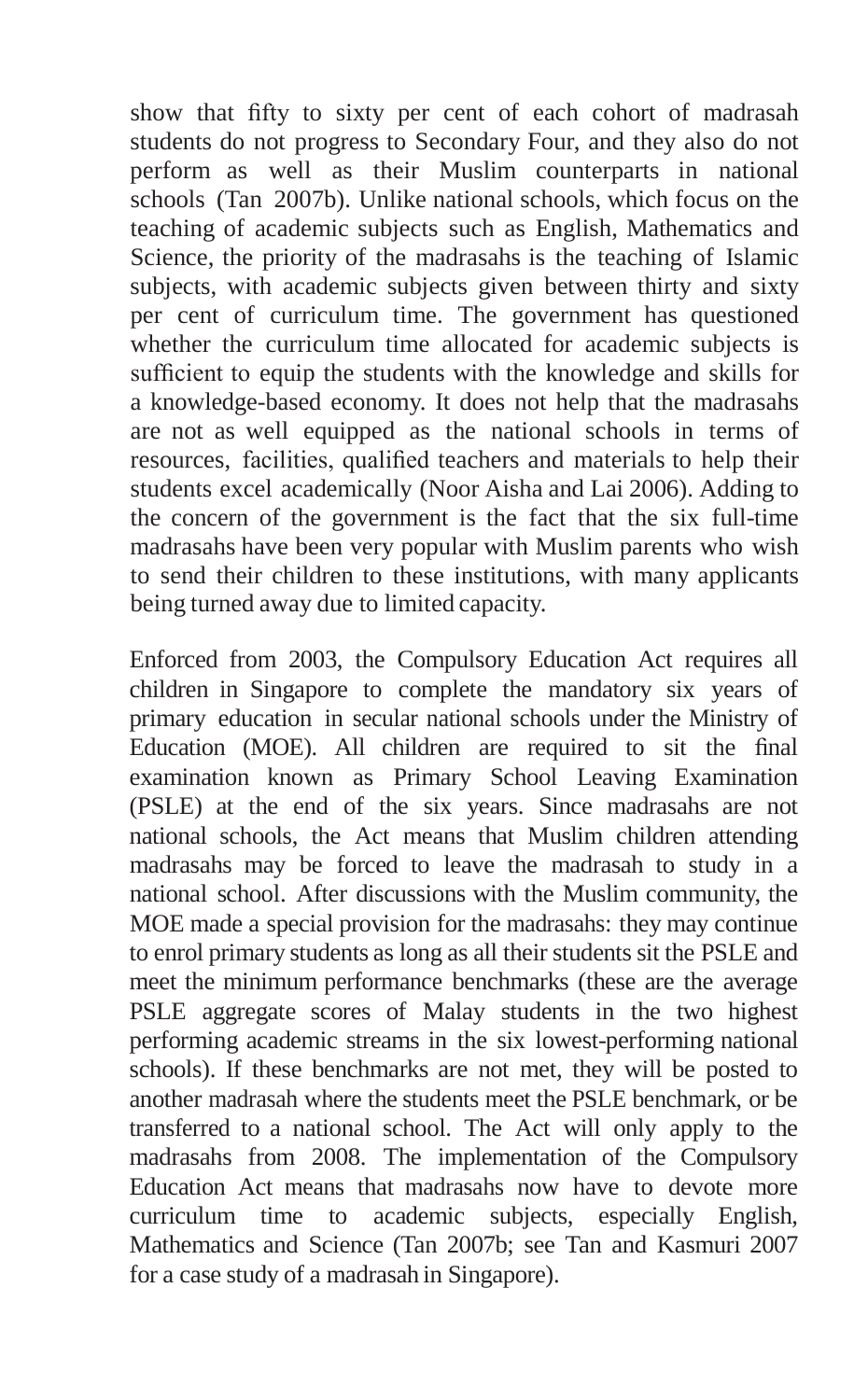To help the Singapore Muslims to possess the desired attributes listed under the Muslim Community of Excellence, MUIS initiated a new curriculum for the madrasahs, costing S\$7.3 million. MUIS claims that the new curriculum ensures that the needs of students attending madrasahs are met in Singapore's fastadvancing multi-racial and multi-religious society. The goal is to prepare them for the future as forward-thinking religious leaders or professionals in another field of their choice. Special attention is devoted to the strengthening of the teaching of English, Mathematics and Science in the madrasahs so as to equip Muslim students with the life skills needed to get ahead in a competitive environment. Instead of Arabic, the main medium of instruction in the madrasahs will be English. This project aims to produce the syllabi, textbooks and materials for twelve years of education from primary 1 to pre-university 2, involving 156 books and seventy-two teachers' guidebooks. MUIS hopes to persuade the madrasahs to use the new curriculum from 2008.

The government has also introduced a number of curricular changes for part-time Islamic education. Part-time Islamic education is for Muslim students who are enrolled in national schools but would like to receive religious instruction outside school hours at the mosque madrasahs. The review of part-time religious education, led by MUIS and encompassing the curriculum for pre-school children up to adults, aims to improve the teaching of religious subjects so that Muslim students will remain or become 'moderates'. Commenting on the curriculum review, Dr Yaacob Ibrahim, the Minister-in-Charge of Muslim Affairs, noted that the teaching methods and materials have to change to keep the interest of the young. Otherwise, 'they risk missing out on the fundamentals and subsequently being led astray by someone disguising himself as an expert in religion' (Yaacob 2006). Under SIES, there are programmes catering for different age groups from five years old onwards. MUIS plans to roll out the various programmes in phases. It has already announced a few part-time programmes for children and youths such as 'Learning Islamic Values Every Day' or 'aLIVE', 'Teens aLIVE', 'TweensAlive' and 'YouthAlive'.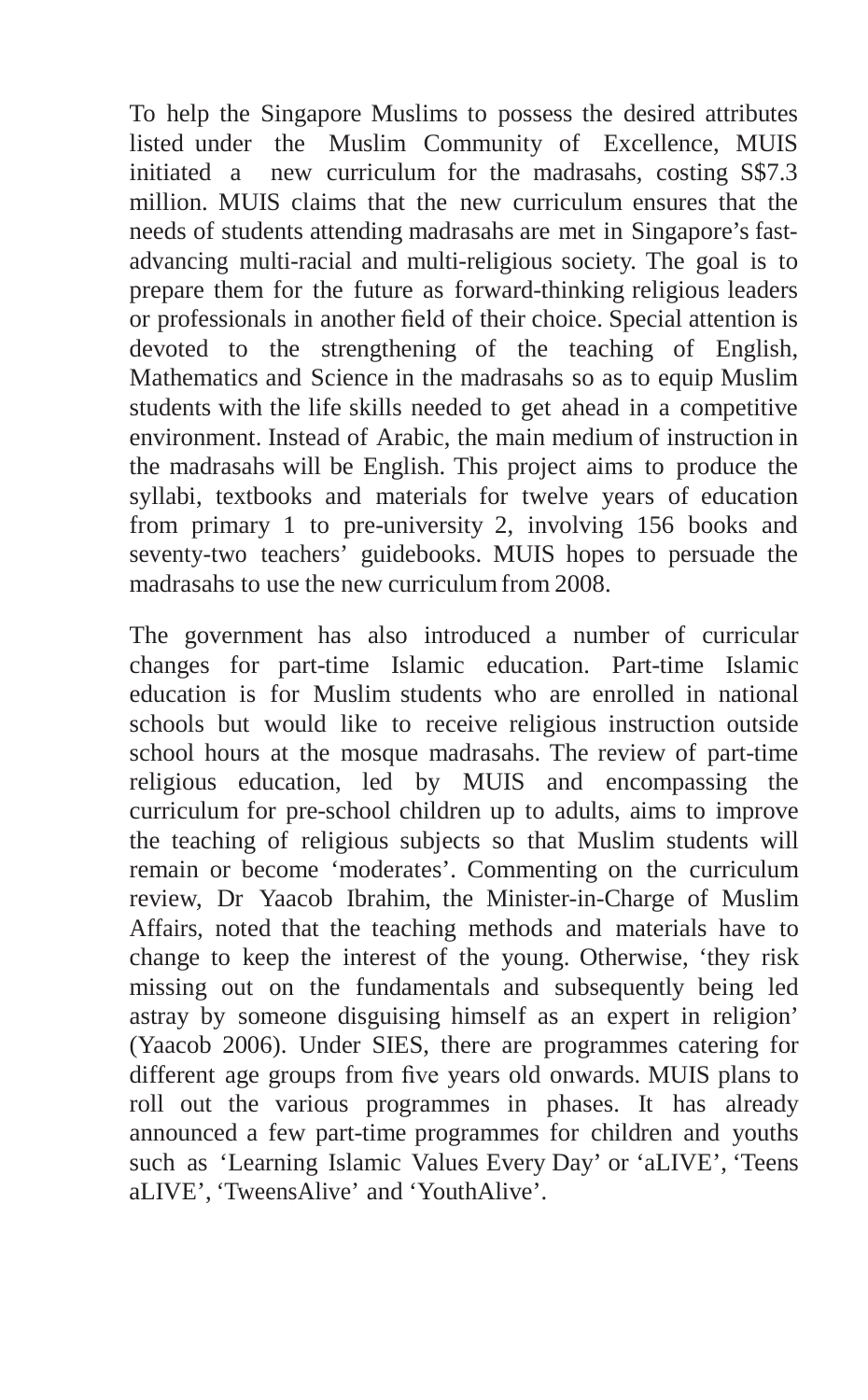## **Administrative Regulations**

Administrative regulations also play a key role in the government's efforts to construct a Singapore Muslim identity that rejects the 'extremists' in favour of the 'moderates'. First, the government stepped up security measures to make it difficult for the 'extremists' to launch terrorist attacks. These measures include protecting key installations such as hotels and embassies, conducting regular exercises among the security agencies, and putting in place precautions such as scans and checks for major gatherings.

As mentioned earlier, a Religious Rehabilitation Group (RRG) was formed in 2003 to counsel the JI detainees, produce counterideological materials and give talks to Muslims on religious 'extremism'. To regulate religious instructions and prevent part-time religious teachers such as JI leader Ibrahim Maiden from spreading JI teachings, MUIS announced that an Asatizah Recognition System would be introduced. This requires all asatizah or religious teachers to get the approval of a panel of government-approved religious leaders before they can preach in mosques or teach in madrasahs. The plan is for about 800 out of a total of 1,400 religious teachers to receive certificates of recognition from the Asatizah Recognition Board by 2007.

The government also introduced a number of initiatives and measures to ensure that religious harmony between Muslims and non-Muslims in Singapore was not jeopardised. After the JI arrests in 2001, the government formed the Inter-Racial Confidence Circles (IRCCs) – community groups in the constituencies designed to build trust among the ethnic groups. Another government initiative is Harmony Circles (HCs), that are groups in schools, workplaces and other local organisations tasked to organise activities to promote inter-religious understanding. Yet another initiative is the Community Engagement Programme which aims to build a network of people from all ethnic groups and religions in schools as well as other educational and social institutions.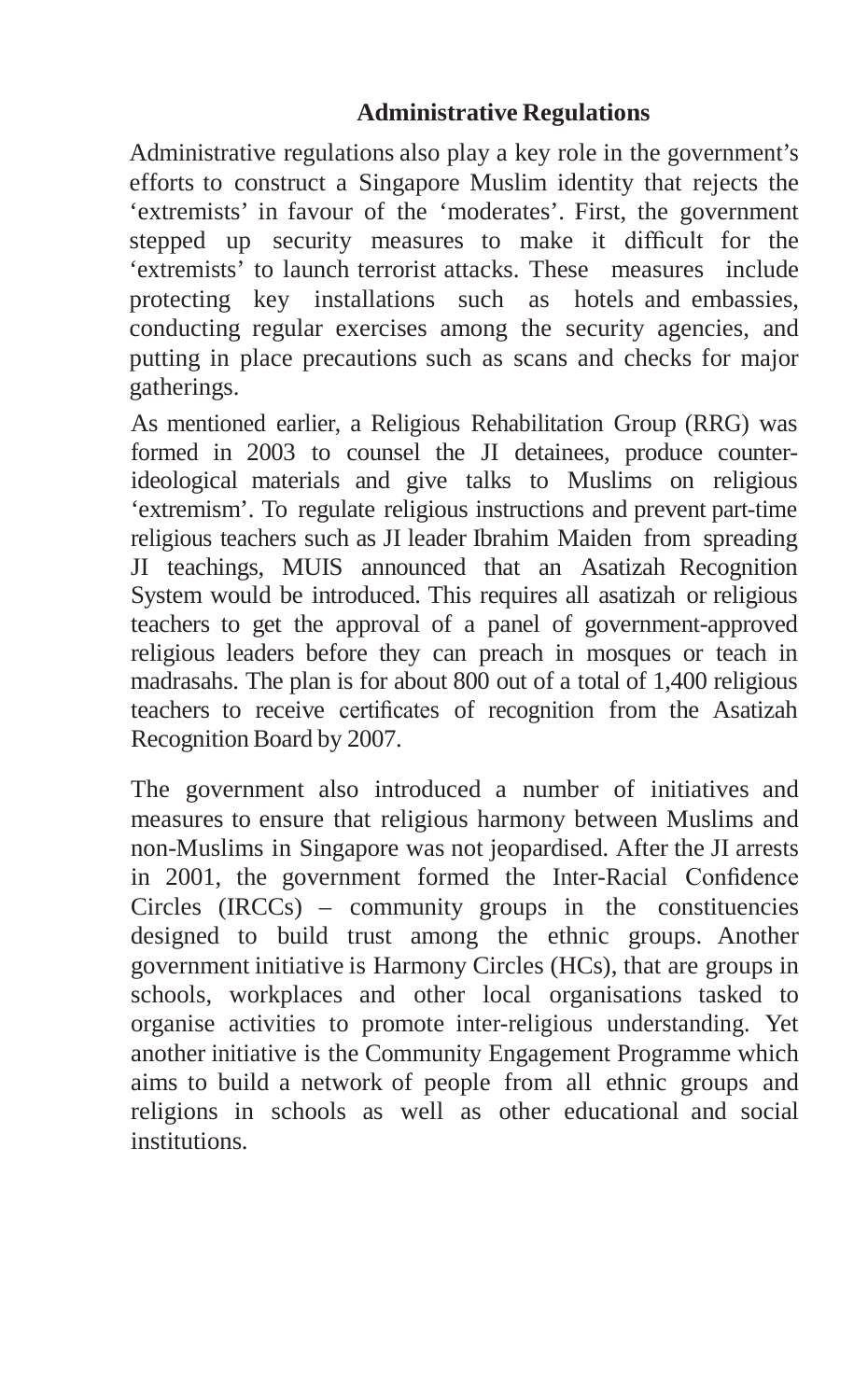## **Constraints and Challenges to the Imagining Process**

Anderson (1991) avers that the imagining process by the state involves conflicts with religious affiliation which serves as the basis of very old and stable imagined communities. He writes:

> To different degrees, in different Southeast Asian colonies, the rulers were compelled to make messy accommodations, especially to Islam and Buddhism. In particular, religious shrines, schools, and courts – access to which was determined by individual popular self-choice, not the census – continued to flourish. The state could rarely do more than try to regulate, construct, count, standardise, and hierarchically subordinate these institutions to its own (Anderson 1991: 169).

This conflict with religious institutions is evident in the case of Singapore. There are a few constraints and challenges faced by the government in managing the JI crisis using the mass media, education and administrative regulations. The first is the problematic labelling of Muslims as 'moder- ates' and 'extremists' in the media, as this oversimplifies the realities that Muslims in Singapore face. Singapore Muslims themselves are uncomfor- table with this dichotomy (Kadir 2004a, [2004b\).](https://www.researchgate.net/publication/237639419_Mapping_Muslim_Politics_in_Southeast_Asia_after_September_11?el=1_x_8&enrichId=rgreq-15e65a5fac08b1d0fd043ff35c410c54-XXX&enrichSource=Y292ZXJQYWdlOzIzMDAzOTg3ODtBUzozMjA5NzQxNDkzNTc1NzNAMTQ1MzUzNzYwODk5Ng%3D%3D) A Singapore Muslim academic writes that 'the simplification between the ''fundamentalist Muslims'' and ''moderate Muslims'' is not only conceptually untenable but also echoes the anxiety of the war against terror, be it in the mass media, and in the present day scholarship' (Azhar 2006: 1). Such a categorisation also does not give room to Muslims who do not support terrorist groups such as Al Qaeda and JI, and are thus not 'extremists', but are also reluctant to heed the government's call for 'moderates' to speak up against the 'extremists' because they may not want to be perceived as

'liberal' Muslims singing the same tune as the United States. The

dichotomy between 'moderates' and 'extremists' also ignores the different (and competing) Islamic schools of thought. For example, Sadaalah (2004) has identified four religious orientations within Islam: Secularism, Traditionalism, Modernism/Liberalism, and Fundamentalism/Islamism.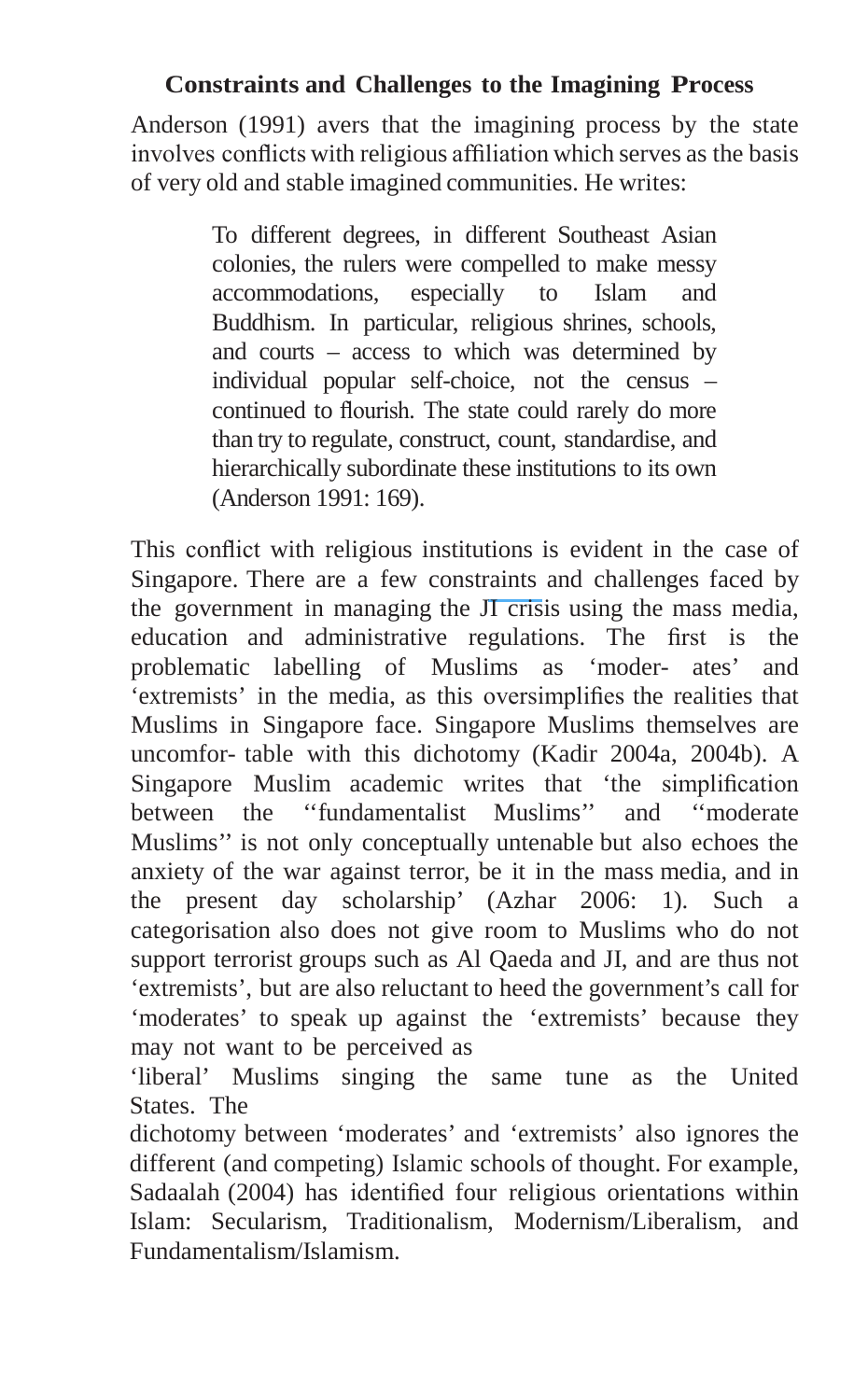The measures taken by the government to reform full-time and part-time Islamic education are also not without their challenges and controversies. Although MUIS has spent more than S\$7 million introducing the new curriculum, it has not succeeded in persuading all six full-time madrasahs to adopt it. To date, only one madrasah is using the MUIS curriculum in full. A major objection of those madrasahs that rejected the new curriculum is the use of English as the medium of instruction. These madrasahs prefer to continue using Arabic as the medium of teaching since it is the language of the Quran and Islamic subjects. Although all the madrasahs come under the administration of MUIS, the latter does not have the legal authority to enforce the change of curriculum. Coupled with this constraint is the fact that most of the madrasahs have traditional ties with Islamic universities outside Singapore such as the Al-Azhar University in Egypt. Since the priority is to prepare the graduates of madrasahs to enter these Islamic universities, there is little motivation and even less obligation for the madrasahs to adopt the new curriculum. The introduction of the Compulsory Education Act may serve to compel the madrasahs to devote more curriculum time to academic subjects, but the Act will only apply to the madrasahs from the year 2008. Besides, given the premium madrasahs place on educating Muslim children from a young age, one wonders if the madrasah leaders, Islamic leaders, and the Muslim community in Singapore would agree to any madrasah being closed down if it were unable to meet the performance benchmarks.

The new curriculum for part-time Islamic education is less debatable but it is still too early to tell if the programmes are accepted and popular with the Muslim community. One should also bear in mind that these part-time Islamic programmes are not the only ones available to the Singapore Muslims. While almost all Muslim families provide their children with some form of Islamic education, they could send their children to any of the privately run Islamic organisations and centres that provide religious education, and not only to mosque madrasahs that offer the part-time programmes initiated by MUIS. They may also engage religious teachers to tutor their children at home.

Of the three apparatuses, it appears that the government has been most successful in using administrative regulations to construct a Singapore Muslim identity. The measures introduced by the government to counter the 'extremist' teachings of Islam testify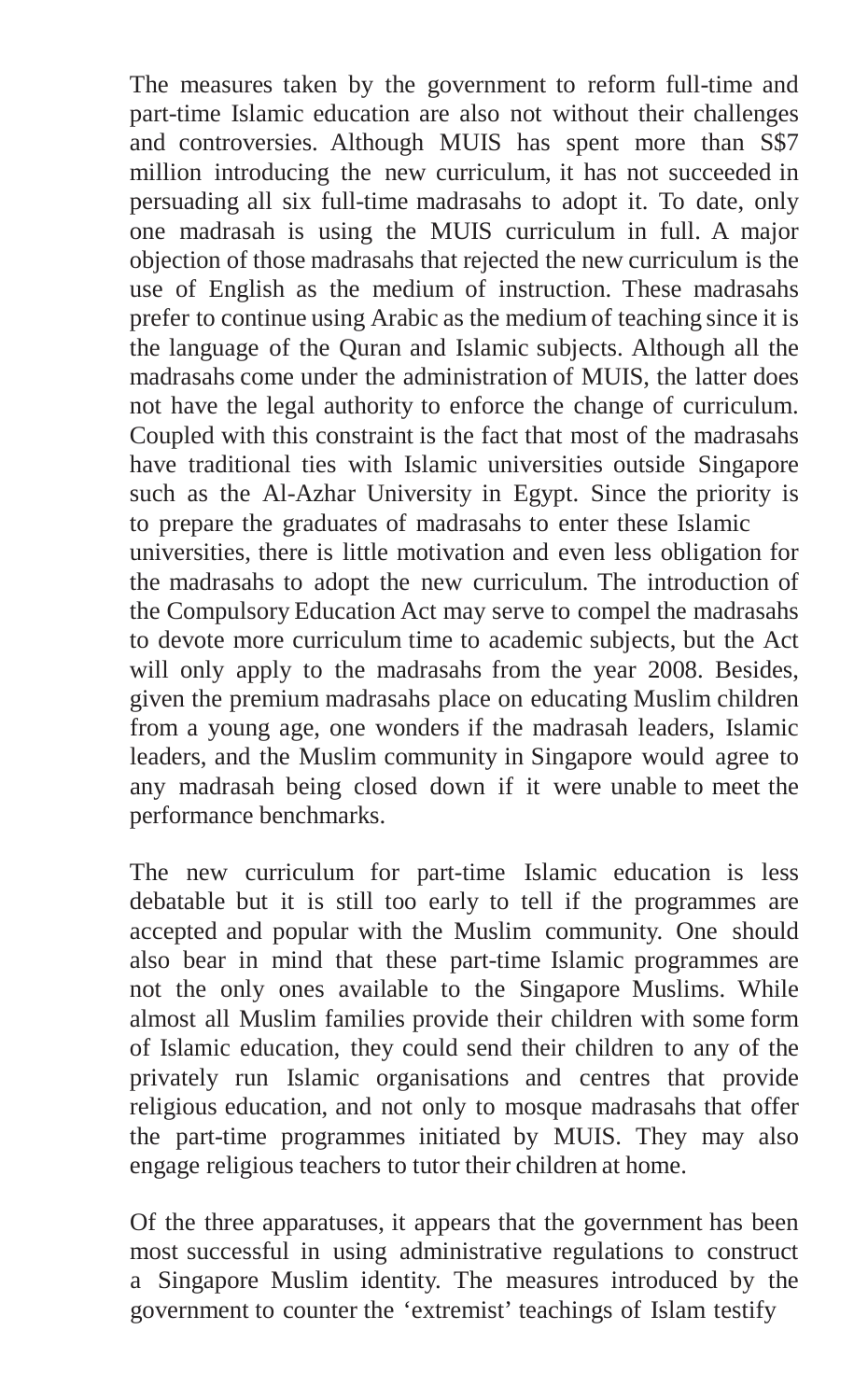to a strong government which plays an active role in the economy and society. The justification of state power is the government's ability to promote and sustain economic development and preserve social cohesion [\(Hill](https://www.researchgate.net/publication/248653550_The_Politics_of_Nation_Building_and_Citizenship_in_Singapore?el=1_x_8&enrichId=rgreq-15e65a5fac08b1d0fd043ff35c410c54-XXX&enrichSource=Y292ZXJQYWdlOzIzMDAzOTg3ODtBUzozMjA5NzQxNDkzNTc1NzNAMTQ1MzUzNzYwODk5Ng%3D%3D) and Lian [1995;](https://www.researchgate.net/publication/248653550_The_Politics_of_Nation_Building_and_Citizenship_in_Singapore?el=1_x_8&enrichId=rgreq-15e65a5fac08b1d0fd043ff35c410c54-XXX&enrichSource=Y292ZXJQYWdlOzIzMDAzOTg3ODtBUzozMjA5NzQxNDkzNTc1NzNAMTQ1MzUzNzYwODk5Ng%3D%3D) [Wee](https://www.researchgate.net/publication/248965471_Mediating_%27Progress%27_the_National_Narrative_of_Economic_Development_and_Liberalism_in_Singapore?el=1_x_8&enrichId=rgreq-15e65a5fac08b1d0fd043ff35c410c54-XXX&enrichSource=Y292ZXJQYWdlOzIzMDAzOTg3ODtBUzozMjA5NzQxNDkzNTc1NzNAMTQ1MzUzNzYwODk5Ng%3D%3D) [2001;](https://www.researchgate.net/publication/248965471_Mediating_%27Progress%27_the_National_Narrative_of_Economic_Development_and_Liberalism_in_Singapore?el=1_x_8&enrichId=rgreq-15e65a5fac08b1d0fd043ff35c410c54-XXX&enrichSource=Y292ZXJQYWdlOzIzMDAzOTg3ODtBUzozMjA5NzQxNDkzNTc1NzNAMTQ1MzUzNzYwODk5Ng%3D%3D) Koh and Ooi 2002; [Gopinathan](https://www.researchgate.net/publication/291183766_New_Bearings_for_Citizenship_Education_in_Singapore?el=1_x_8&enrichId=rgreq-15e65a5fac08b1d0fd043ff35c410c54-XXX&enrichSource=Y292ZXJQYWdlOzIzMDAzOTg3ODtBUzozMjA5NzQxNDkzNTc1NzNAMTQ1MzUzNzYwODk5Ng%3D%3D) and Sharpe 2004). All aspects of social life are open to state administrative intervention so as to harness them to serve the national goals. But the dependence on administrative regulations alone is not enough to (re)imagine the Singapore Muslim identity successfully. While interventionist measures such as arresting terrorists and regulating 'extremist' schools are still needed, the govern- ment needs Muslims themselves to spontaneously speak out against the terrorists, and (re)construct a Singapore Muslim identity that they can truly identify with and believe in. The stateled and interventionist approach entails that the Muslim community plays a subordinate role in (re)imagin- ing itself.<br>Unsurprisingly, not much is known about the Muslim Unsurprisingly, not much is known about the Muslim community's perspectives on the (re)imaging of its own community. Few public attempts have been made by Muslim groups or individuals to take the lead in constructing the Muslim identity, and/or engage the state in critically reviewing the government-endorsed vision of Muslim identity. One of the few exceptions is the Association of Muslim Professionals (AMP) which has organised seminars and published writings in literature such as Karyawan. AMP aims to provide a channel for Muslims to reflect and debate on issues within Islam and the Muslim identity. However, AMP only represents the educated Muslim professionals which comprise a small segment of the Muslim community. Given the heterogeneity and increasing pluralism among the Muslims in Singapore in their understanding of Islam and their own identity (Kadir 2004a), more responses and alternative voices are needed from other Muslim groups and individuals. When it comes to ideological struggle – religious matters and doctrinal interpretation – it is the religious leaders, not the government, that the religious followers look up to. This point has been acknowledged by former Prime Minister Goh Chok Tong himself who noted that 'the war against terrorism must be fought with ideas as well as with armies; with religious and community leaders as well as police forces and intelligence services' (Goh 2002b).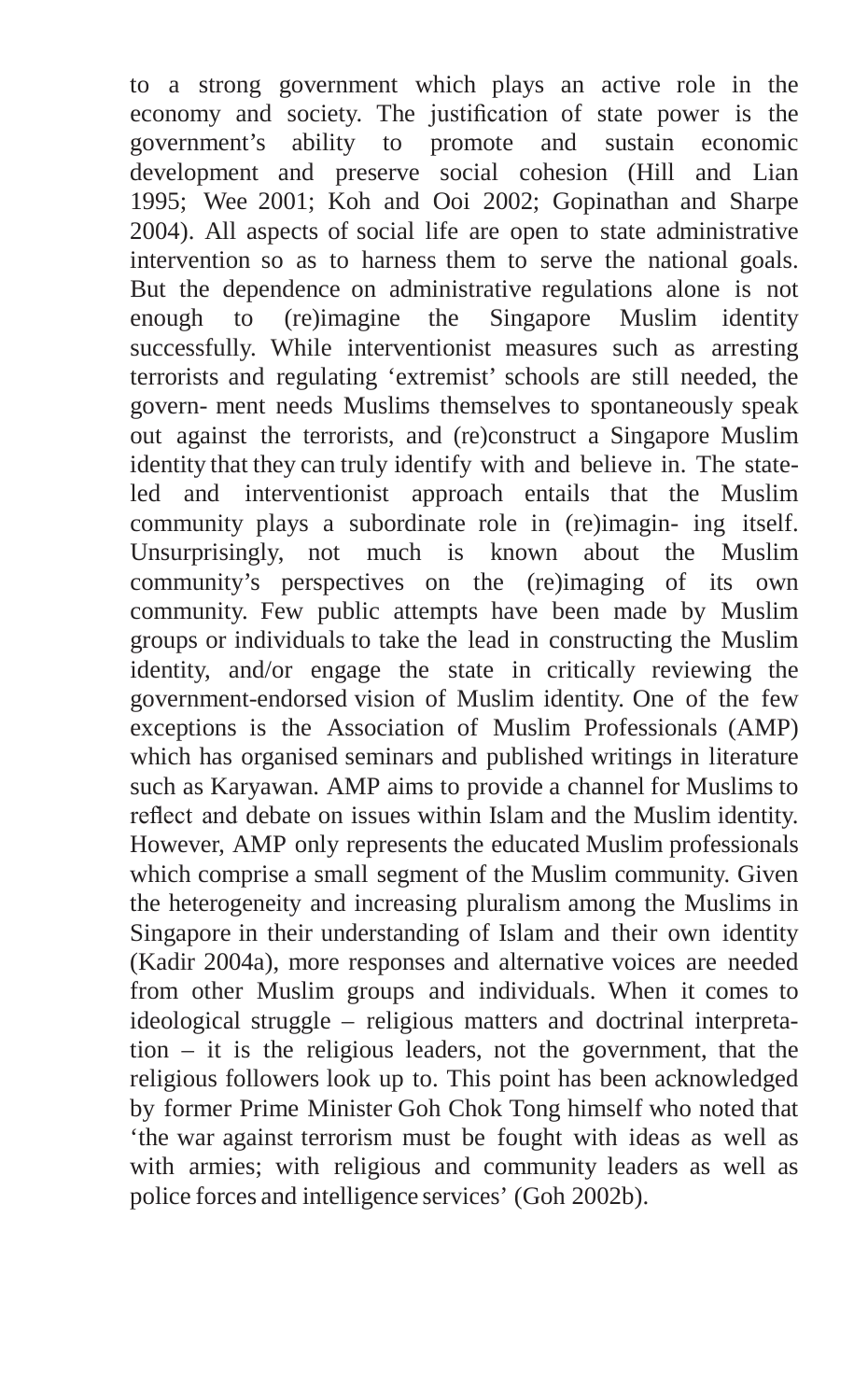## **Conclusion**

The paper discussed how the government endeavoured to resolve and manage the crisis of the JI arrests by using the combined apparatuses of the mass media, education and administrative regulations. It should be noted that the three apparatuses are not independent of one another; they support and reinforce one another for the government to push its national agenda of (re)imagining the Singapore Muslim identity. This paper has pointed out the constraints and problems faced by the government in regulating, constructing, and hierarchically subordinating the Muslim institutions to its own. Although the government has aggressively used the media to (re)imagine Singapore Muslims as 'moderates', the division of Muslims into 'moderates' and 'extremists' has not gone down well with Muslims in Singapore. The educational reforms led by MUIS have also been met with disinterest and resistance from most of the madrasah leaders. While the government has effectively used a number of administrative regulations to rein in the 'extremists', endorse religious teachers who are 'moderates', and promote interreligious dialogue, these measures are top-down rather than bottom-up. What is needed in the post-JI era is for the Muslims to be empowered to take more initiative in formulating their own identity as Singapore Muslims, and decide on the nature and pace of change they desire for their religious institutions.

The issues and challenges faced by the Singapore government are not unique to Singapore. In the aftermath of terrorist attacks by certain Muslim groups in various parts of the world, many governments are scrutinising their Muslim communities. These countries have to deal with not just the terrorist threats, but the inter-ethnic and inter-religious tensions and strife between the Muslim community and other communities. While these governments are quick to use administrative regulations to prevent and deal with terrorist attacks in their countries, they are less confident when it comes to the issue of Muslim identity. How can the government of a country, together with its Muslim citizens, (re)construct a conception of Muslim identity that is both acceptable to the Muslims and compatible with the country's political, social and cultural ideology? How can Muslims today be good Muslims in a modern world, a secular state and plural society? How can Muslims deal with their multiple identities,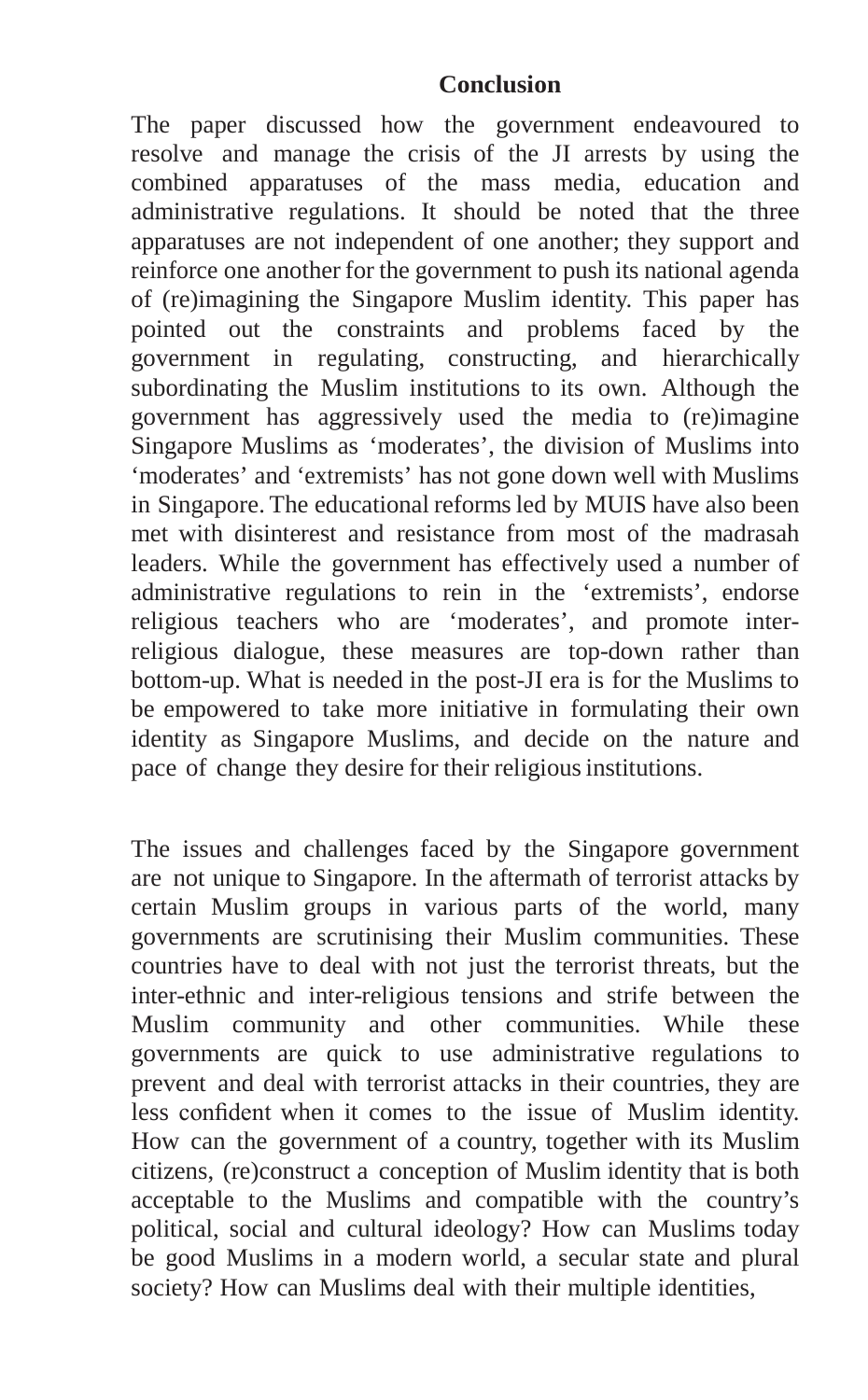especially when there is a potential conflict between the national loyalty of citizens and the trans-national loyalty of religious believers? The Singapore case study provides a useful example of how the government of a multi-ethnic, multi-religious and multilingual country responded to internal terrorist threats by (re)imagining the Muslim identity, and the problems and controversies such a (re)imaging process generates. Given that the terrorist threats will continue to loom large in Singapore and other parts of the world, it is likely the Singapore government will continue in its effort to sustain the Singapore Muslim identity. Accompanying the imagining process will be constant conflicts, negotiations and accommodation between the state and the Muslim institutions in Singapore.

## **Notes**

<sup>1</sup>National Education (NE) was launched by the government in 1997 and it aims to develop in all Singaporeans national cohesion, the instinct for survival and confidence in the future. One of six messages of NE is the preservation of racial and religious harmony. The promotion of greater understanding of different races and religions is achieved by infusing it into the formal curriculum through subjects such as Civics and Moral Education, Social Studies and History, as well as outside the classroom via cocurricular activities and enrichment programmes. Religious knowledge is taught in the Secondary 3 textbook for Civics and Moral Education (Curriculum Planning and Development Division 2001). The terms 'religious' and 'racial' are almost always used together, and little distinction is made between the two. The conflation of cultural and religious beliefs and practices is also evident on the official NE website. For example, the website on 'Racial Harmony' lists the Chinese cultural practice of using chopsticks and celebrating Chinese New Year together with the litany of religious festivals such as Vesak Day, Deepavali, Easter and Hari Raya Puasa (Ministry of Education 2002). In the description on the Hungry Ghosts Festival, the website explains that the Chinese believe that during the seventh month of the lunar calendar, the gates of hell are opened and all spirits are free to roam the earth and visit their living relatives for a month. This is inaccurate as not all Chinese subscribe to this festival which is more accurately described as a religious festival commemorated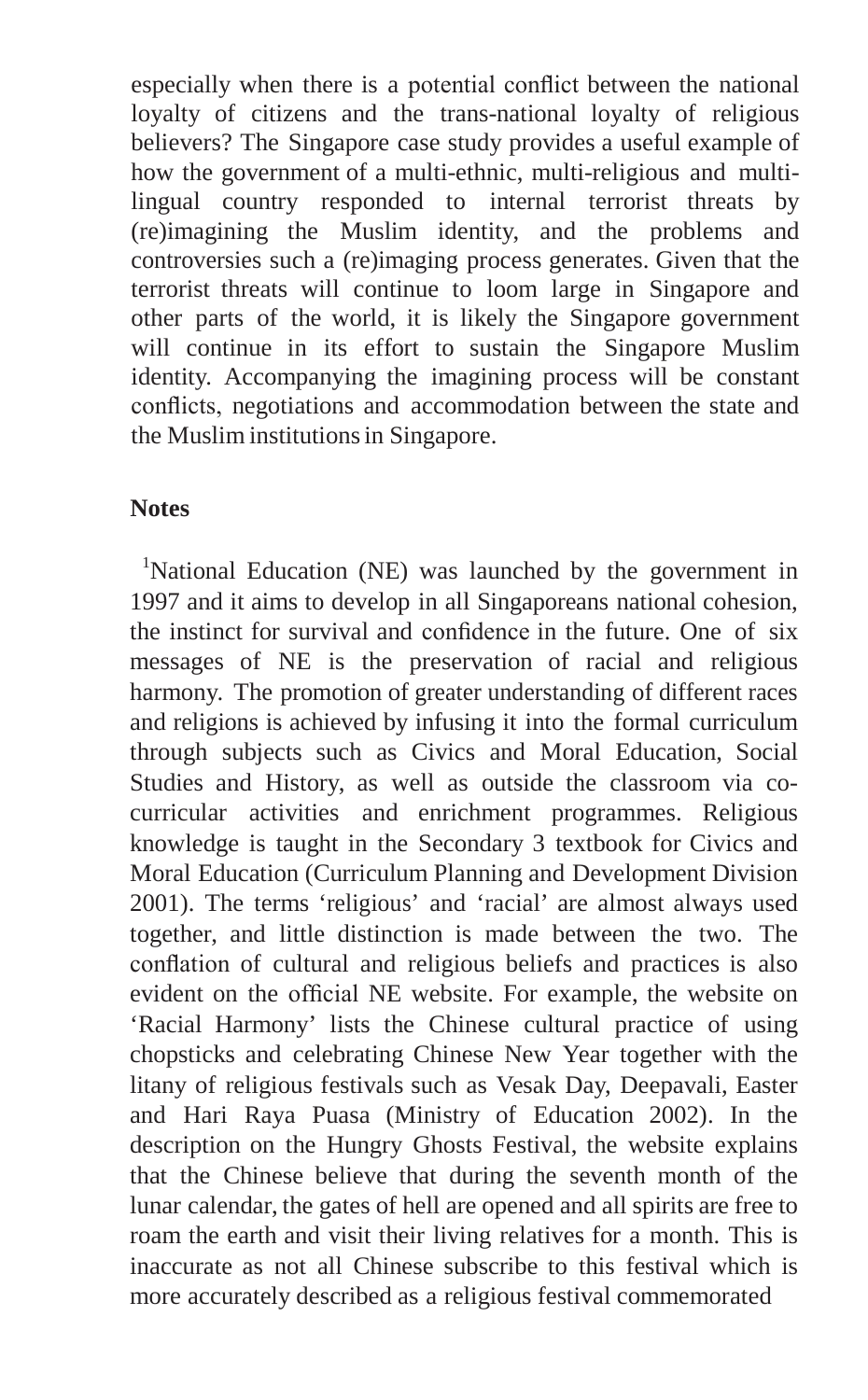by Taoists who are not necessarily Chinese. For more details, see Tan (forthcoming).

<sup>2</sup>To ensure that religion remains in the private sphere, the government passed a

Maintenance of Religious Harmony Act in 1989, stipulating that 'no religious groups be involved in politics' and that 'religious organisations not stray beyond the bounds of educational, social and charitable work' (cited in Attorney-General's Chambers 2006). The Declaration of Religious Harmony introduced in 2003 also serves to remind all people of Singapore that 'religious harmony is vital for peace, progress and prosperity in our multi- racial and multi-religious nation' and that they should 'ensure that religions will not be abused to create conflict and disharmony in Singapore' (cited in Ministry of Community Development, Youth and Sports 2003).

<sup>3</sup>In 2003, 4,256 full-time students aged from seven to eighteen were enrolled in the

madrasahs in Singapore (Ministry of Education 2005). This accounts for about four per cent of all Muslim students in Singapore. Both religious subjects such as Islamic Education and Arabic language, and academic subjects such as English and Mathematics are taught in the madrasahs. Primary students enrolled in these madrasahs have to sit two examinations: examinations on religious subjects set by the madrasah, and the Primary School Leaving Examination (PSLE) at the end of the six years of primary school. Secondary and pre- university students at the madrasahs have to sit the examinations set by the madrasahs, and may choose to sit for the Cambridge Board General Certificate of Education (GCE) examinations. Full-time students at the madrasahs usually apply for admission to overseas Islamic universities, although those who obtain good academic grades at the GCE 'O' or GCE 'A' Level examinations could choose to go to the polytechnics or secular universities in Singapore. For more details, see Tan and Kasmuri (2007).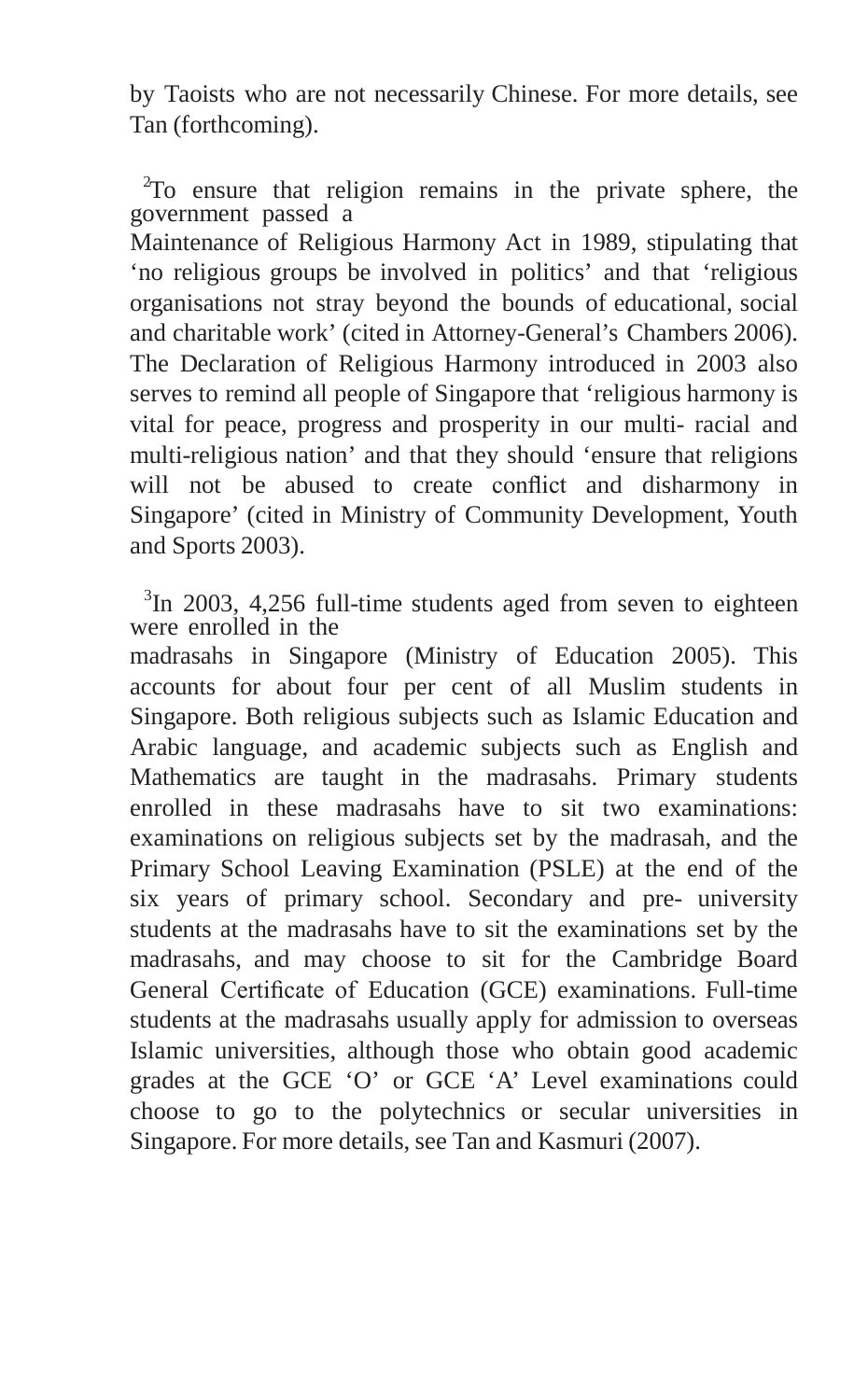### **References**

Alatas, Syed Farid, Lim, Teck Ghee and Kuroda, Kazuhide, eds. 2003. Asian Inter-faith Dialogue: Perspectives on Religion, Education and Social Cohesion. Singapore: Centre for Research on Islamic and Malay Affairs and the World Bank.

Anand, Dibyesh. 2000. ['\(Re\)imagining](https://www.researchgate.net/publication/248982759_Reimagining_nationalism_Identity_and_representation_in_the_Tibetan_diaspora_of_South_Asia1?el=1_x_8&enrichId=rgreq-15e65a5fac08b1d0fd043ff35c410c54-XXX&enrichSource=Y292ZXJQYWdlOzIzMDAzOTg3ODtBUzozMjA5NzQxNDkzNTc1NzNAMTQ1MzUzNzYwODk5Ng%3D%3D) Nationalism: Identity and [Repre-](https://www.researchgate.net/publication/248982759_Reimagining_nationalism_Identity_and_representation_in_the_Tibetan_diaspora_of_South_Asia1?el=1_x_8&enrichId=rgreq-15e65a5fac08b1d0fd043ff35c410c54-XXX&enrichSource=Y292ZXJQYWdlOzIzMDAzOTg3ODtBUzozMjA5NzQxNDkzNTc1NzNAMTQ1MzUzNzYwODk5Ng%3D%3D) [sentation](https://www.researchgate.net/publication/248982759_Reimagining_nationalism_Identity_and_representation_in_the_Tibetan_diaspora_of_South_Asia1?el=1_x_8&enrichId=rgreq-15e65a5fac08b1d0fd043ff35c410c54-XXX&enrichSource=Y292ZXJQYWdlOzIzMDAzOTg3ODtBUzozMjA5NzQxNDkzNTc1NzNAMTQ1MzUzNzYwODk5Ng%3D%3D) in the Tibetan Diaspora of South Asia', [Contemporary](https://www.researchgate.net/publication/248982759_Reimagining_nationalism_Identity_and_representation_in_the_Tibetan_diaspora_of_South_Asia1?el=1_x_8&enrichId=rgreq-15e65a5fac08b1d0fd043ff35c410c54-XXX&enrichSource=Y292ZXJQYWdlOzIzMDAzOTg3ODtBUzozMjA5NzQxNDkzNTc1NzNAMTQ1MzUzNzYwODk5Ng%3D%3D) South Asia 9, 3: [271–287.](https://www.researchgate.net/publication/248982759_Reimagining_nationalism_Identity_and_representation_in_the_Tibetan_diaspora_of_South_Asia1?el=1_x_8&enrichId=rgreq-15e65a5fac08b1d0fd043ff35c410c54-XXX&enrichSource=Y292ZXJQYWdlOzIzMDAzOTg3ODtBUzozMjA5NzQxNDkzNTc1NzNAMTQ1MzUzNzYwODk5Ng%3D%3D)

Anderson, Benedict. 1991. Imagined Communities, revised edn. London: Verso.

Attorney-General's Chambers. 2006. Singapore statutes online. Available online at: <http://statutes.agc.gov.sg/> (accessed 6 May 2006).

Azhar, Ibrahim Alwee. 2006. 'Critical Perspectives on Contemporary Islamic Thought', paper presented at Conference on Philosophy in Schools: Developing a Community of Inquiry, at Suntec Convention Centre, Singapore, 17–18 April 2006.

Bokhorst-Heng, [Wendy. 2002. 'Newspapers in Singapaore: A](https://www.researchgate.net/publication/268338127_Newspapers_in_Singapore_A_Mass_Ceremony_in_the_Imagining_of_the_Nation?el=1_x_8&enrichId=rgreq-15e65a5fac08b1d0fd043ff35c410c54-XXX&enrichSource=Y292ZXJQYWdlOzIzMDAzOTg3ODtBUzozMjA5NzQxNDkzNTc1NzNAMTQ1MzUzNzYwODk5Ng%3D%3D)  [Mass](https://www.researchgate.net/publication/268338127_Newspapers_in_Singapore_A_Mass_Ceremony_in_the_Imagining_of_the_Nation?el=1_x_8&enrichId=rgreq-15e65a5fac08b1d0fd043ff35c410c54-XXX&enrichSource=Y292ZXJQYWdlOzIzMDAzOTg3ODtBUzozMjA5NzQxNDkzNTc1NzNAMTQ1MzUzNzYwODk5Ng%3D%3D) [Ceremony](https://www.researchgate.net/publication/268338127_Newspapers_in_Singapore_A_Mass_Ceremony_in_the_Imagining_of_the_Nation?el=1_x_8&enrichId=rgreq-15e65a5fac08b1d0fd043ff35c410c54-XXX&enrichSource=Y292ZXJQYWdlOzIzMDAzOTg3ODtBUzozMjA5NzQxNDkzNTc1NzNAMTQ1MzUzNzYwODk5Ng%3D%3D) in the Imagining of the Nation', Media, Culture & [Society](https://www.researchgate.net/publication/268338127_Newspapers_in_Singapore_A_Mass_Ceremony_in_the_Imagining_of_the_Nation?el=1_x_8&enrichId=rgreq-15e65a5fac08b1d0fd043ff35c410c54-XXX&enrichSource=Y292ZXJQYWdlOzIzMDAzOTg3ODtBUzozMjA5NzQxNDkzNTc1NzNAMTQ1MzUzNzYwODk5Ng%3D%3D) 24, 4: [559–568.](https://www.researchgate.net/publication/268338127_Newspapers_in_Singapore_A_Mass_Ceremony_in_the_Imagining_of_the_Nation?el=1_x_8&enrichId=rgreq-15e65a5fac08b1d0fd043ff35c410c54-XXX&enrichSource=Y292ZXJQYWdlOzIzMDAzOTg3ODtBUzozMjA5NzQxNDkzNTc1NzNAMTQ1MzUzNzYwODk5Ng%3D%3D)

[Chua, Beng Huat. 1985. 'Pragmatism](https://www.researchgate.net/publication/270694542_Pragmatism_of_the_People%27s_Action_Party_Government_in_Singapore_A_Critical_Assessment?el=1_x_8&enrichId=rgreq-15e65a5fac08b1d0fd043ff35c410c54-XXX&enrichSource=Y292ZXJQYWdlOzIzMDAzOTg3ODtBUzozMjA5NzQxNDkzNTc1NzNAMTQ1MzUzNzYwODk5Ng%3D%3D) of the People's Action [Party](https://www.researchgate.net/publication/270694542_Pragmatism_of_the_People%27s_Action_Party_Government_in_Singapore_A_Critical_Assessment?el=1_x_8&enrichId=rgreq-15e65a5fac08b1d0fd043ff35c410c54-XXX&enrichSource=Y292ZXJQYWdlOzIzMDAzOTg3ODtBUzozMjA5NzQxNDkzNTc1NzNAMTQ1MzUzNzYwODk5Ng%3D%3D) [Government](https://www.researchgate.net/publication/270694542_Pragmatism_of_the_People%27s_Action_Party_Government_in_Singapore_A_Critical_Assessment?el=1_x_8&enrichId=rgreq-15e65a5fac08b1d0fd043ff35c410c54-XXX&enrichSource=Y292ZXJQYWdlOzIzMDAzOTg3ODtBUzozMjA5NzQxNDkzNTc1NzNAMTQ1MzUzNzYwODk5Ng%3D%3D) in Singapore', Southeast Asian Journal of Social [Science](https://www.researchgate.net/publication/270694542_Pragmatism_of_the_People%27s_Action_Party_Government_in_Singapore_A_Critical_Assessment?el=1_x_8&enrichId=rgreq-15e65a5fac08b1d0fd043ff35c410c54-XXX&enrichSource=Y292ZXJQYWdlOzIzMDAzOTg3ODtBUzozMjA5NzQxNDkzNTc1NzNAMTQ1MzUzNzYwODk5Ng%3D%3D) 13, 2: [29–46.](https://www.researchgate.net/publication/270694542_Pragmatism_of_the_People%27s_Action_Party_Government_in_Singapore_A_Critical_Assessment?el=1_x_8&enrichId=rgreq-15e65a5fac08b1d0fd043ff35c410c54-XXX&enrichSource=Y292ZXJQYWdlOzIzMDAzOTg3ODtBUzozMjA5NzQxNDkzNTc1NzNAMTQ1MzUzNzYwODk5Ng%3D%3D)

Curriculum Planning and Development Division. 2001. Civics and Moral Education. Pupil's Book, 3A. Singapore: Ministry of Education.

[Desker, Barry. 2003. 'The Jemaah Islamiyah \(JI\)](https://www.researchgate.net/publication/236771704_The_Jemaah_Islamiyah_JI_Phenomenon_in_Singapore?el=1_x_8&enrichId=rgreq-15e65a5fac08b1d0fd043ff35c410c54-XXX&enrichSource=Y292ZXJQYWdlOzIzMDAzOTg3ODtBUzozMjA5NzQxNDkzNTc1NzNAMTQ1MzUzNzYwODk5Ng%3D%3D)  [Phenomenon in](https://www.researchgate.net/publication/236771704_The_Jemaah_Islamiyah_JI_Phenomenon_in_Singapore?el=1_x_8&enrichId=rgreq-15e65a5fac08b1d0fd043ff35c410c54-XXX&enrichSource=Y292ZXJQYWdlOzIzMDAzOTg3ODtBUzozMjA5NzQxNDkzNTc1NzNAMTQ1MzUzNzYwODk5Ng%3D%3D) Singapore', [Contemporary](https://www.researchgate.net/publication/236771704_The_Jemaah_Islamiyah_JI_Phenomenon_in_Singapore?el=1_x_8&enrichId=rgreq-15e65a5fac08b1d0fd043ff35c410c54-XXX&enrichSource=Y292ZXJQYWdlOzIzMDAzOTg3ODtBUzozMjA5NzQxNDkzNTc1NzNAMTQ1MzUzNzYwODk5Ng%3D%3D) Southeast Asia 25, 3: [489–507.](https://www.researchgate.net/publication/236771704_The_Jemaah_Islamiyah_JI_Phenomenon_in_Singapore?el=1_x_8&enrichId=rgreq-15e65a5fac08b1d0fd043ff35c410c54-XXX&enrichSource=Y292ZXJQYWdlOzIzMDAzOTg3ODtBUzozMjA5NzQxNDkzNTc1NzNAMTQ1MzUzNzYwODk5Ng%3D%3D)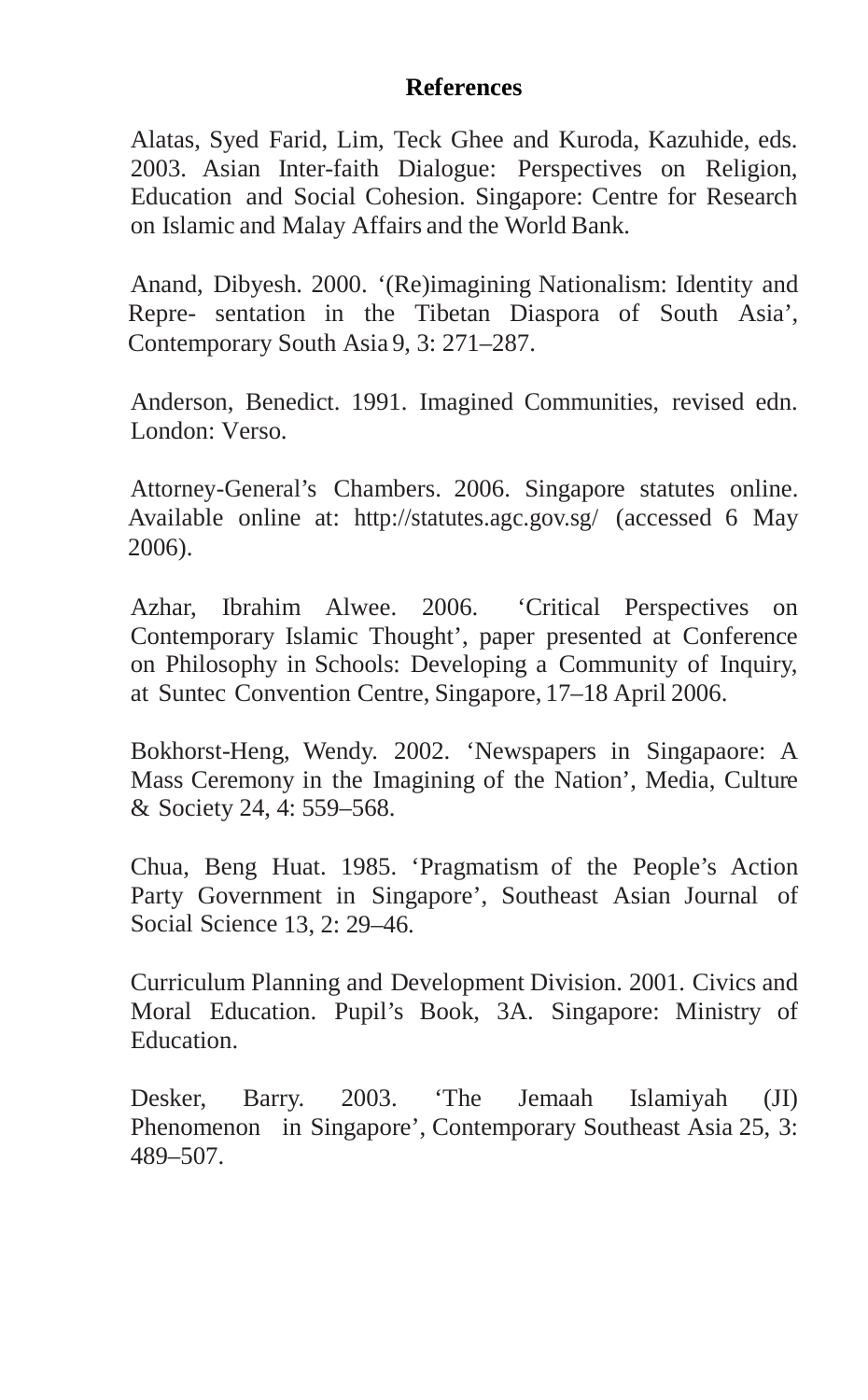Goh, Chok Tong. 2002a. Dialogue with community leaders on the arrest of the second group of Jemaah Islamiyah members – opening remarks by Prime Minister Goh Chok Tong, 14 October 2002. Available online at: [http://www2.mha.gov.sg/mha/detailed.jsp?artid=591&type=4&root=](http://www2.mha.gov.sg/mha/detailed.jsp?artid=591&type=4&root=0) [0& p](http://www2.mha.gov.sg/mha/detailed.jsp?artid=591&type=4&root=0)arent=0&cat=0&mode=arc (accessed 6 May 2006).

Goh, Chok Tong. 2002b. Remaking Singapore – Changing Mindsets. National Day rally address by Prime Minister Goh Chok Tong, 18 August 2002. Available online at: <http://www.gov.sg/nd/ND02.htm> (accessed 6 May 2006).

[Gopinathan,](https://www.researchgate.net/publication/291183766_New_Bearings_for_Citizenship_Education_in_Singapore?el=1_x_8&enrichId=rgreq-15e65a5fac08b1d0fd043ff35c410c54-XXX&enrichSource=Y292ZXJQYWdlOzIzMDAzOTg3ODtBUzozMjA5NzQxNDkzNTc1NzNAMTQ1MzUzNzYwODk5Ng%3D%3D) S. and Sharpe, Leslie. 2004. 'New Bearings for [Citizenship](https://www.researchgate.net/publication/291183766_New_Bearings_for_Citizenship_Education_in_Singapore?el=1_x_8&enrichId=rgreq-15e65a5fac08b1d0fd043ff35c410c54-XXX&enrichSource=Y292ZXJQYWdlOzIzMDAzOTg3ODtBUzozMjA5NzQxNDkzNTc1NzNAMTQ1MzUzNzYwODk5Ng%3D%3D) Education in [Singapore',](https://www.researchgate.net/publication/291183766_New_Bearings_for_Citizenship_Education_in_Singapore?el=1_x_8&enrichId=rgreq-15e65a5fac08b1d0fd043ff35c410c54-XXX&enrichSource=Y292ZXJQYWdlOzIzMDAzOTg3ODtBUzozMjA5NzQxNDkzNTc1NzNAMTQ1MzUzNzYwODk5Ng%3D%3D) in W.O. Lee, David L. [Grossman,](https://www.researchgate.net/publication/291183766_New_Bearings_for_Citizenship_Education_in_Singapore?el=1_x_8&enrichId=rgreq-15e65a5fac08b1d0fd043ff35c410c54-XXX&enrichSource=Y292ZXJQYWdlOzIzMDAzOTg3ODtBUzozMjA5NzQxNDkzNTc1NzNAMTQ1MzUzNzYwODk5Ng%3D%3D) Kerry J. [Kennedy and Gregory P. Fairbrother](https://www.researchgate.net/publication/291183766_New_Bearings_for_Citizenship_Education_in_Singapore?el=1_x_8&enrichId=rgreq-15e65a5fac08b1d0fd043ff35c410c54-XXX&enrichSource=Y292ZXJQYWdlOzIzMDAzOTg3ODtBUzozMjA5NzQxNDkzNTc1NzNAMTQ1MzUzNzYwODk5Ng%3D%3D)  [\(eds.\), Citizenship Educa-](https://www.researchgate.net/publication/291183766_New_Bearings_for_Citizenship_Education_in_Singapore?el=1_x_8&enrichId=rgreq-15e65a5fac08b1d0fd043ff35c410c54-XXX&enrichSource=Y292ZXJQYWdlOzIzMDAzOTg3ODtBUzozMjA5NzQxNDkzNTc1NzNAMTQ1MzUzNzYwODk5Ng%3D%3D) tion in [Asia and](https://www.researchgate.net/publication/291183766_New_Bearings_for_Citizenship_Education_in_Singapore?el=1_x_8&enrichId=rgreq-15e65a5fac08b1d0fd043ff35c410c54-XXX&enrichSource=Y292ZXJQYWdlOzIzMDAzOTg3ODtBUzozMjA5NzQxNDkzNTc1NzNAMTQ1MzUzNzYwODk5Ng%3D%3D) the Pacific: [Concepts](https://www.researchgate.net/publication/291183766_New_Bearings_for_Citizenship_Education_in_Singapore?el=1_x_8&enrichId=rgreq-15e65a5fac08b1d0fd043ff35c410c54-XXX&enrichSource=Y292ZXJQYWdlOzIzMDAzOTg3ODtBUzozMjA5NzQxNDkzNTc1NzNAMTQ1MzUzNzYwODk5Ng%3D%3D) and Issues. Hong Kong: [Comparative Education](https://www.researchgate.net/publication/291183766_New_Bearings_for_Citizenship_Education_in_Singapore?el=1_x_8&enrichId=rgreq-15e65a5fac08b1d0fd043ff35c410c54-XXX&enrichSource=Y292ZXJQYWdlOzIzMDAzOTg3ODtBUzozMjA5NzQxNDkzNTc1NzNAMTQ1MzUzNzYwODk5Ng%3D%3D) Research Centre, The [University](https://www.researchgate.net/publication/291183766_New_Bearings_for_Citizenship_Education_in_Singapore?el=1_x_8&enrichId=rgreq-15e65a5fac08b1d0fd043ff35c410c54-XXX&enrichSource=Y292ZXJQYWdlOzIzMDAzOTg3ODtBUzozMjA5NzQxNDkzNTc1NzNAMTQ1MzUzNzYwODk5Ng%3D%3D) of Hong [Kong.](https://www.researchgate.net/publication/291183766_New_Bearings_for_Citizenship_Education_in_Singapore?el=1_x_8&enrichId=rgreq-15e65a5fac08b1d0fd043ff35c410c54-XXX&enrichSource=Y292ZXJQYWdlOzIzMDAzOTg3ODtBUzozMjA5NzQxNDkzNTc1NzNAMTQ1MzUzNzYwODk5Ng%3D%3D)

Hill, [Michael](https://www.researchgate.net/publication/248653550_The_Politics_of_Nation_Building_and_Citizenship_in_Singapore?el=1_x_8&enrichId=rgreq-15e65a5fac08b1d0fd043ff35c410c54-XXX&enrichSource=Y292ZXJQYWdlOzIzMDAzOTg3ODtBUzozMjA5NzQxNDkzNTc1NzNAMTQ1MzUzNzYwODk5Ng%3D%3D) and Lian, Kwen Fee. 1995. The Politics of Nation [Building](https://www.researchgate.net/publication/248653550_The_Politics_of_Nation_Building_and_Citizenship_in_Singapore?el=1_x_8&enrichId=rgreq-15e65a5fac08b1d0fd043ff35c410c54-XXX&enrichSource=Y292ZXJQYWdlOzIzMDAzOTg3ODtBUzozMjA5NzQxNDkzNTc1NzNAMTQ1MzUzNzYwODk5Ng%3D%3D) and Citizenship in Singapore. London: [Routledge.](https://www.researchgate.net/publication/248653550_The_Politics_of_Nation_Building_and_Citizenship_in_Singapore?el=1_x_8&enrichId=rgreq-15e65a5fac08b1d0fd043ff35c410c54-XXX&enrichSource=Y292ZXJQYWdlOzIzMDAzOTg3ODtBUzozMjA5NzQxNDkzNTc1NzNAMTQ1MzUzNzYwODk5Ng%3D%3D)

Hussin, Mutalib. 2004. 'Singapore's Quest for a National Identity: The Triumph and Trials of Government Policies', in Kah Choon Ban, Anne Pakir and Chee Kiong Tong (eds.), Imagining Singapore. 2nd edn. Singapore: Eastern Universities Press.

Kadir, Suzaina. 2004a. 'Islam, State and Society in Singapore', Inter-Asia Cultural Studies 5, 3: 357–371.

Kadir, Suzaina. 2004b. ['Mapping](https://www.researchgate.net/publication/237639419_Mapping_Muslim_Politics_in_Southeast_Asia_after_September_11?el=1_x_8&enrichId=rgreq-15e65a5fac08b1d0fd043ff35c410c54-XXX&enrichSource=Y292ZXJQYWdlOzIzMDAzOTg3ODtBUzozMjA5NzQxNDkzNTc1NzNAMTQ1MzUzNzYwODk5Ng%3D%3D) Muslim Politics in Southeast Asia [after](https://www.researchgate.net/publication/237639419_Mapping_Muslim_Politics_in_Southeast_Asia_after_September_11?el=1_x_8&enrichId=rgreq-15e65a5fac08b1d0fd043ff35c410c54-XXX&enrichSource=Y292ZXJQYWdlOzIzMDAzOTg3ODtBUzozMjA5NzQxNDkzNTc1NzNAMTQ1MzUzNzYwODk5Ng%3D%3D) [September](https://www.researchgate.net/publication/237639419_Mapping_Muslim_Politics_in_Southeast_Asia_after_September_11?el=1_x_8&enrichId=rgreq-15e65a5fac08b1d0fd043ff35c410c54-XXX&enrichSource=Y292ZXJQYWdlOzIzMDAzOTg3ODtBUzozMjA5NzQxNDkzNTc1NzNAMTQ1MzUzNzYwODk5Ng%3D%3D) 11', The Pacific Review 17, 2: 199–222.

Koh, Aaron. 2005. 'Imagining the Singapore ''Nation'' and ''Identity'': The Role of the Media and National Education', Asia Pacific Journal of Education 25, 1: 75–91.

Koh, Gillian and Ooi, Giok Leng. 2002. 'Singapore: A Home, a Nation?', in Daljit Singh and Antony L. Smith (eds.), Southeast Asian Affairs 2002. Singapore: Institute of Southeast Asian Studies.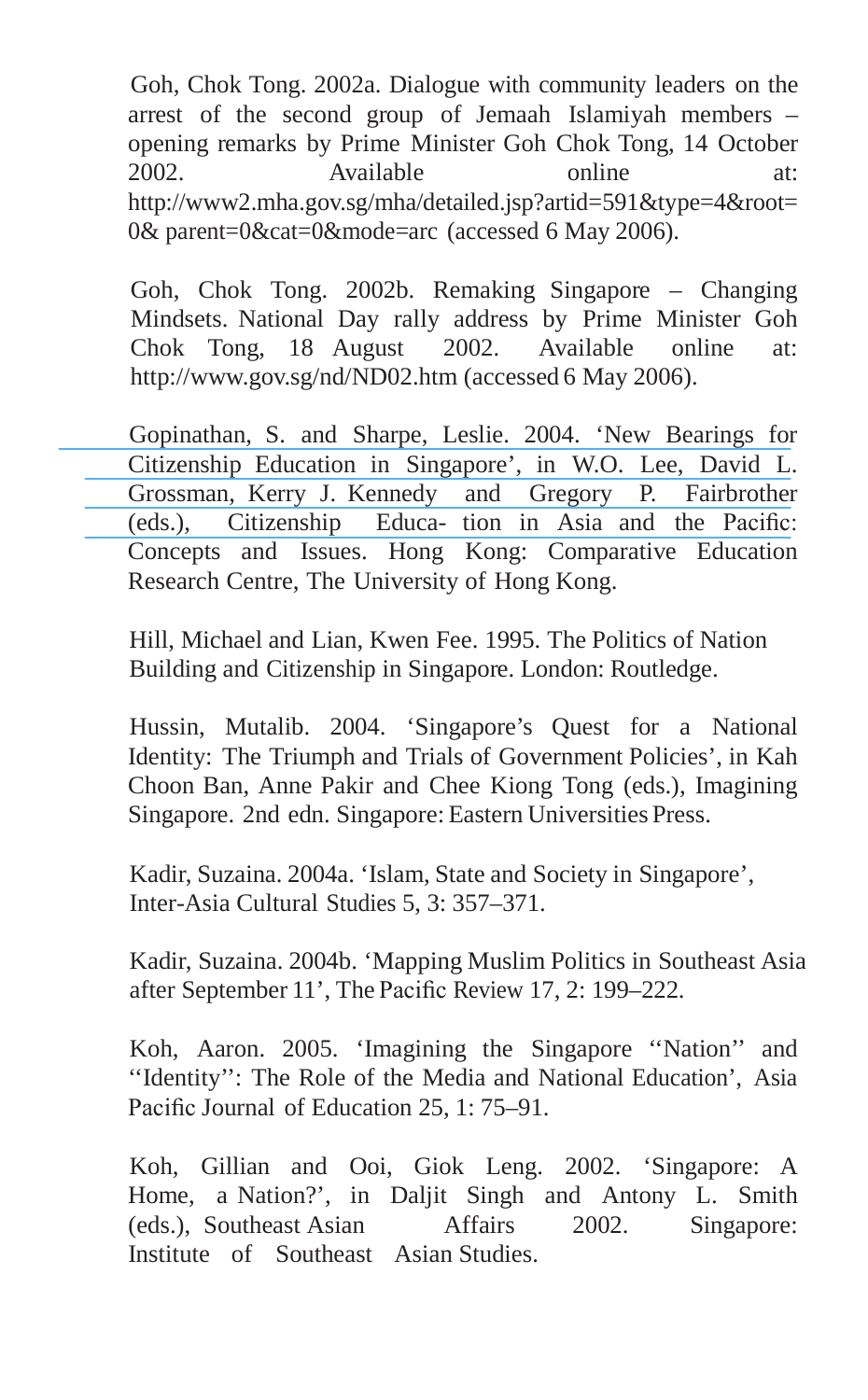Ling, Trevor O. 1987. Buddhism, Confucianism and the Secular State in Singapore. Working Papers, No. 79. Singapore: Department of Sociol- ogy, National University of Singapore.

Mac Laughlin, Jim. 2001. Reimagining the Nation-state. London: Pluto Press.

Majlis Ugama Islam Singapura (MUIS). 2004. Singapore Islamic Educa- tion System: A Conceptual Framework. Singapore: Muis, Islamic Education Strategic Unit.

Ministry of Community Development, Youth and Sports. 2003. Declaration on Religious Harmony. Available online at: http://www.mcys.gov. sg/MCDSFiles/Press/Articles/press-release-9Jun-final.html (accessed 5 May 2006).

Ministry of Education. 2002. Racial Harmony. Available online at:

[http://sam11.moe.gov.sg/racialharmony/PrimarySchool/articles\\_past.h](http://sam11.moe.gov.sg/racialharmony/PrimarySchool/articles_past.html) [tml \(](http://sam11.moe.gov.sg/racialharmony/PrimarySchool/articles_past.html)accessed 2 February 2005).

Ministry of Education. 2005. Education Statistics Digest. Singapore: Author.

Noor Aisha, Rahman, Abdul and Lai, Ah Eng. 2006. Secularism and Spirituality: Seeking Integrated Knowledge and Success in Madrasah Education in Singapore. Singapore: Marshall Cavendish.

Sadaalah, Sherin. 2004. 'Islamic Orientations and Education', in Dawn Holger (ed.), Educational Strategies among Muslims in the Context of Globalisation: Some National Case Studies. Leiden, NLD: Brill, N.H.E.J., N.V. Koninklijke, Boekhandel en Drukkerij.

Tan, Andrew. 2002. 'Terrorism in Singapore: Threats and Implications', Contemporary Security Policy 23, 3: 1–18.

Tan, Charlene. 2007a. 'Islam and Citizenship Education in Singapore: Challenges and Implications', Education, Citizenship and Social Justice 2, 1: 23–39.